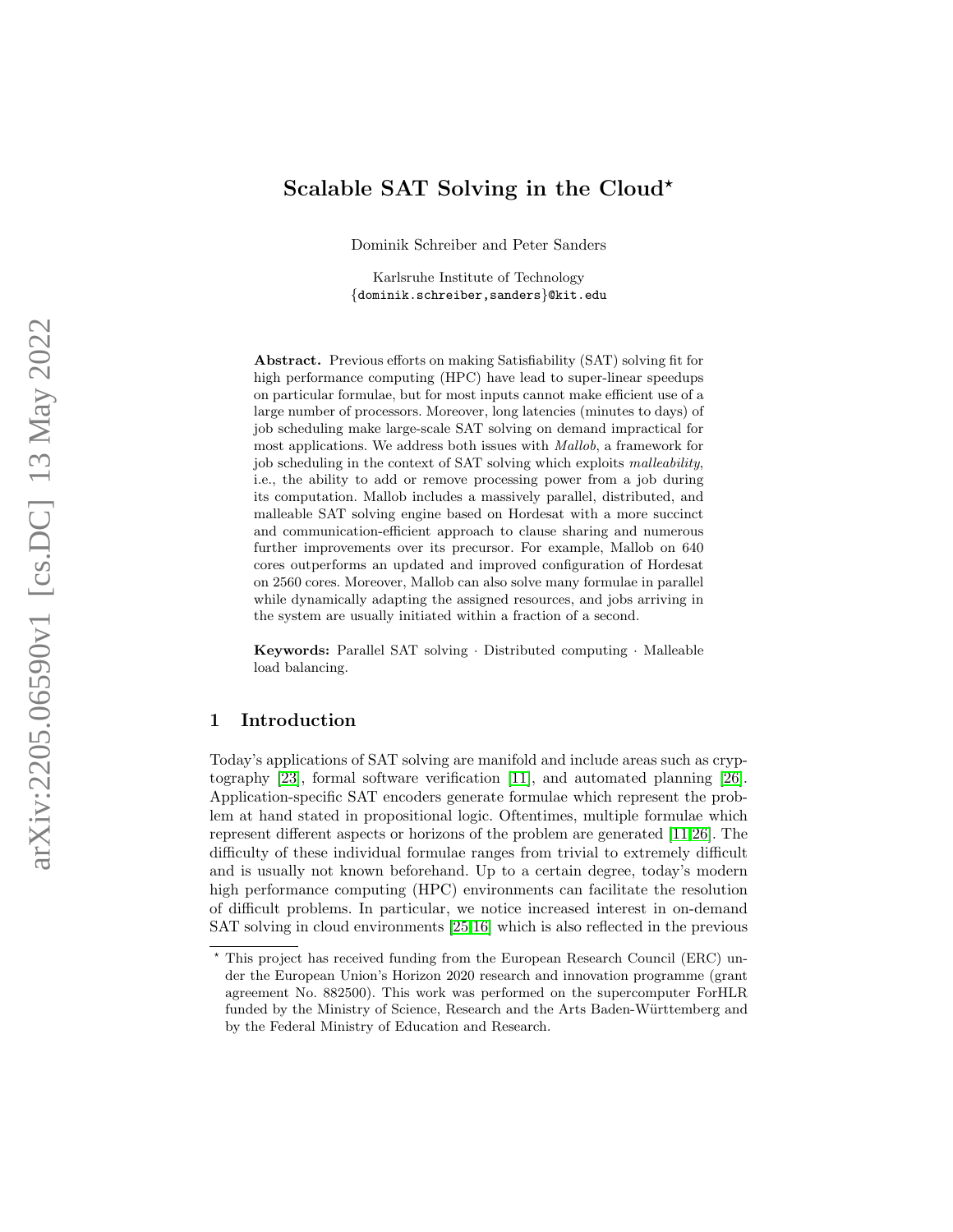International SAT Competition [\[4\]](#page-15-2). However, prior achievements of superlinear speedups for particular application instances [\[6\]](#page-15-3) must be set in relation with the total work which must be invested in every single formula to achieve such peak speedups. Furthermore, in most HPC systems, long latencies of job scheduling (ranging from minutes to days) hinder the quick resolution of a stream of jobs even if most of the jobs are trivial. To address these issues, we believe that a SAT solver launched on a formula of unknown difficulty should be allotted a flexible amount of computational resources based on the overall system load and further task-dependent parameters. In the context of scheduling and load balancing, this feature is called malleability: The ability of an algorithm to deal with a varying number of processing elements throughout its computation. Malleable algorithms open up opportunities for highly dynamic load balancing techniques: The number of associated processing elements for each job can be adjusted continuously to warrant optimal and fair usage of available system resources.

In this work, we outline a randomized and decentralized framework Mallob for malleable scheduling and load balancing of SAT jobs; we present a new large-scale SAT solving system that is both fully distributed and malleable; and we connect these components to obtain a malleable scheduling platform for the scalable resolution of SAT jobs. For this means, we revisit the popular massively parallel SAT solver Hordesat [\[6\]](#page-15-3) and carefully re-engineer most of its components. Most notably, we propose a succinct and communication-efficient clause exchange mechanism, update and adapt Hordesat's solver backend to support malleability, and integrate practical performance improvements. Evaluations show that our solver on 32 nodes (640 cores) outperforms an improved configuration of Hordesat on 128 nodes (2560 cores) when both employ the same portfolio of solvers, and our solver consistently shows improved speedups. Mallob's job scheduling and load balancing on top of this solver imposes minimal overhead and can combine parallel job processing with a flexible degree of conventional parallel SAT solving to make best use of the available resources. In most cases it only takes a fraction of a second until an arriving job is initiated.

After describing important preliminaries and related work in Section [2,](#page-1-0) we present the malleable environment which hosts our solver engine in Chapter [3.](#page-3-0) Thereupon, in Chapter [4](#page-4-0) we present the solver engine itself. We present the evaluation of our solver in Chapter [5](#page-8-0) and conclude our work in Chapter [6.](#page-14-0)

### <span id="page-1-0"></span>2 Related Work

For the sequential resolution of SAT problems, the most commonly used algorithm is CDCL [\[22\]](#page-16-3) which is essentially a highly engineered heuristic depth-first search over the space of partial variable assignments. CDCL features numerous advanced techniques such as non-chronological backtracking and restart mechanisms. Most notably for our work, when a logical conflict is encountered during search, a clause which represents this conflict can be learned and added to the solver's clause database. The additional knowledge gained from this learning mechanism can help to speed up the subsequent search. Another branch of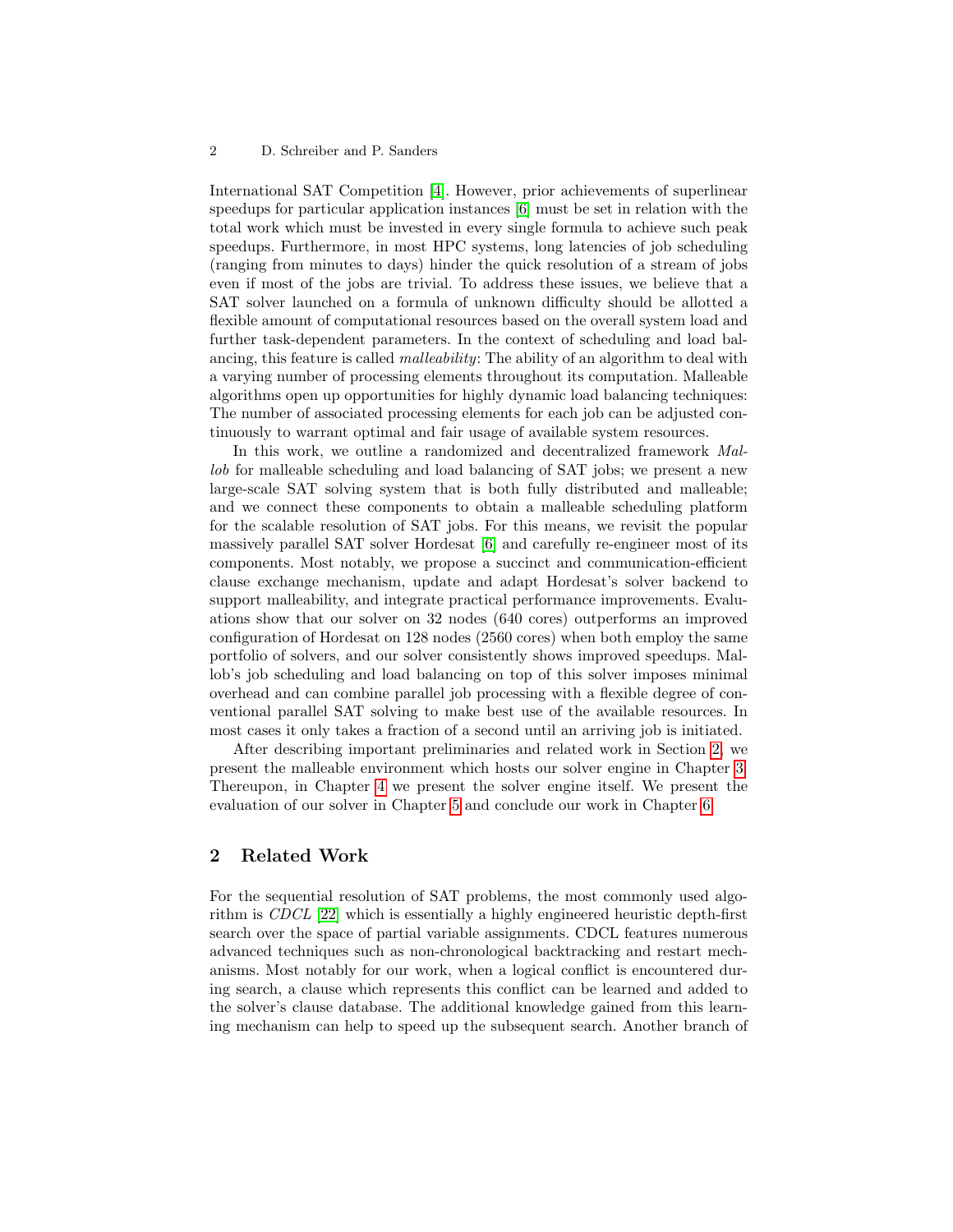notable sequential SAT solving approaches is the family of local search solvers which perform stochastic local search over the space of variable assignments [\[18\]](#page-15-4).

SAT solving in parallel is mostly based on using existing sequential SAT solvers as building blocks. One strategy which is often called the *portfolio ap*proach is to execute several solvers on the same formula, e.g., [\[15,](#page-15-5)[1\]](#page-15-6). Diversification strategies for an effective portfolio range from supplying different random seeds to the same solver over reconfiguring the solver's parameters to employing wholly different SAT solvers. As an alternative to portfolio approaches, *search* space partitioning approaches subdivide the original formula into several subformulae and solve these in parallel, e.g., [\[27](#page-16-4)[,2\]](#page-15-7). An extreme case of this strategy is applied in parallel *Cube*&Conquer approaches: C&C generates a large number (potentially millions) of subproblems using so-called lookahead solvers and then distributes the problems among all workers [\[17,](#page-15-8)[16\]](#page-15-1). Regardless of the means of parallelization, an important feature of parallel solvers is to exchange learnt clauses among all workers and, notably, to find a good tradeoff between the sharing of useful information and the avoidance of unnecessary overhead [\[12\]](#page-15-9).

The International SAT Competition 2020 established a distinction between modestly parallel SAT solving and HPC SAT solving by featuring both a parallel track and a cloud track. The parallel track was evaluated on a single node with 32 cores and a time limit of 5000s per instance while the cloud track was evaluated on 100 nodes with 8 cores each and a considerably lower time limit of 1000s per instance. These different modes of operation have far-reaching consequences on the design of solvers: For modest levels of (shared-memory) parallelism, high memory consumption and high concurrency can become a considerable issue [\[19\]](#page-15-10). In a large-scale cloud environment, shared-memory concurrency can be less of an issue while good diversification and communication efficiency becomes critical.

Hordesat [\[6\]](#page-15-3) is an example for a SAT solver specifically designed for massive parallelism. It features a modular solver interface which allows to plug in and dynamically diversify different SAT solvers without changing their internal workings. Clause exchange is performed in discrete *rounds* via all-to-all collective operations. The Hordesat paradigm found adoption in a generic interface for parallel SAT solving [\[21\]](#page-16-5). Hordesat was also used as the baseline example for the setup of the cloud track of the SAT Competition 2020 [\[5\]](#page-15-11). Our solver system is based on Hordesat and scored the first place in this competitive event.

Previously, a distributed system for SAT solving in the cloud was presented in [\[25](#page-16-2)[,24\]](#page-16-6). It features a centralized malleable scheduler which precomputes a schedule based on run time predictions and which employs sequential solvers without any communication among them: The authors noted that "such solutions for exchange of knowledge] are not necessarily suitable for distributed clouds in which the communication time could be important" [\[25\]](#page-16-2). In contrast, we demonstrate that clause exchange is highly effective and introduce a decentralized scheduling approach with dynamic load balancing that does not rely on any run time predictions. Another work related to ours is the distributed Cube&Conquer solver Paracooba [\[16\]](#page-15-1). It also supports parallel processing of multiple jobs and performs malleable load balancing. While Paracooba is designed for Cube&Conquer, we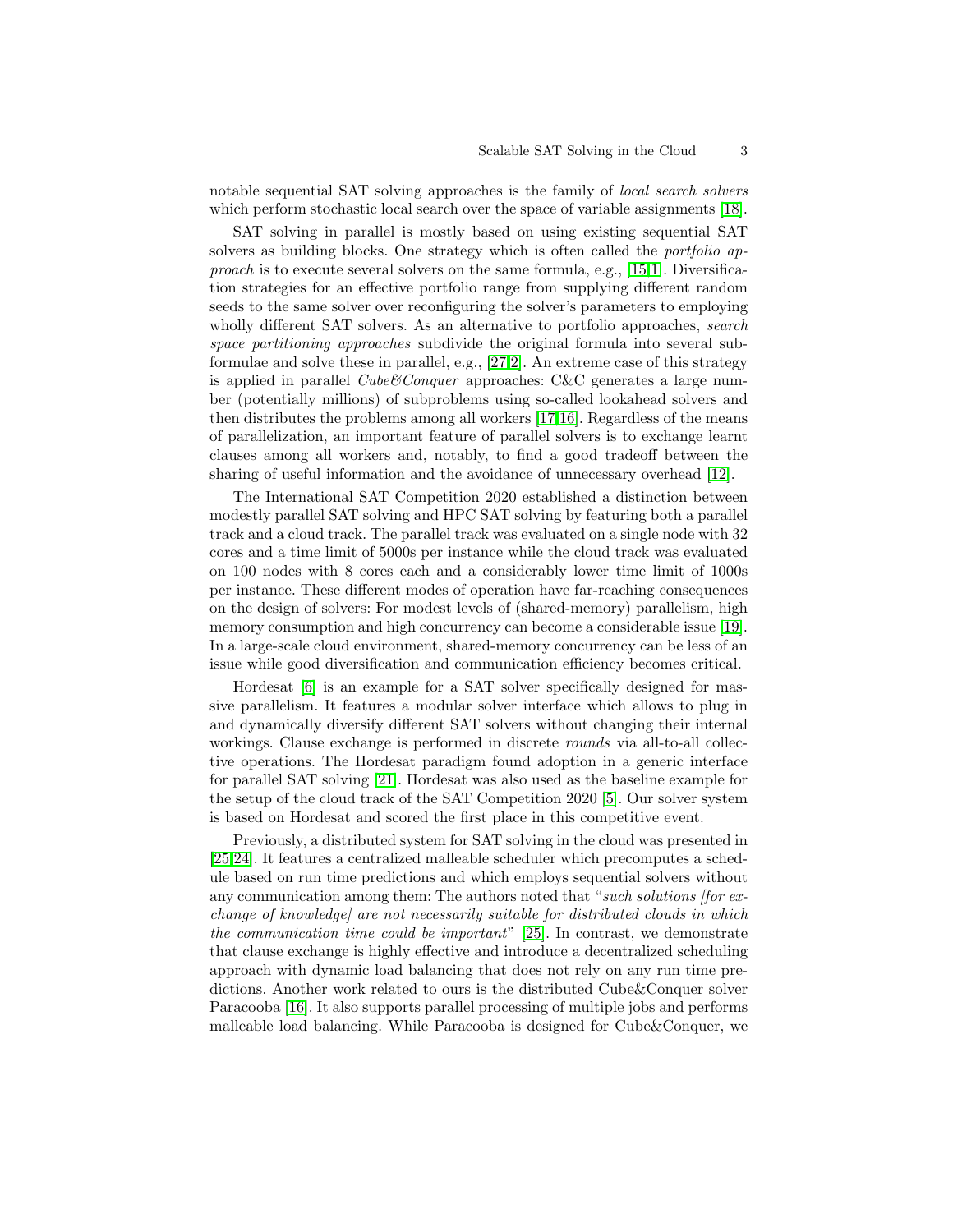propose a malleable portfolio approach. Regarding SAT solving performance, our system clearly outperformed Paracooba in the past competition [\[5\]](#page-15-11).

### <span id="page-3-0"></span>3 Malleable Environment

We now outline the platform *Mallob* for the scheduling and load balancing of malleable jobs. Mallob is an acronym of Malleable Load Balancer as well as Multi-tasking Agile Logic Blackbox. As a comprehensive presentation of Mallob in its entirety is too broad in scope for this publication, we present the design decisions and the features of Mallob that are necessary to understand our SAT solving system and will describe the internal workings and theoretical properties of our scheduling and load balancing in a future publication.

<span id="page-3-3"></span>

Fig. 1: System architecture used by Mallob

We consider a homogeneous<sup>[1](#page-3-1)</sup> distributed computing environment with m compute nodes. For the sake of generality, we do not assume any kind of shared (RAM or disk) memory between the compute nodes. As such, the only way for the nodes to exchange information is to send messages over some broadband interface. This is enabled by the Message Passing Interface (MPI) [\[14\]](#page-15-12).

Each compute node contains several cores. We partition the cores on a node into c groups of t cores each running one thread.<sup>[2](#page-3-2)</sup> Each group is implemented as a process and is also called PE (for processing element) in the following. Overall, our system contains a total of  $p := c \cdot m$  PEs and  $c \cdot m \cdot t$  threads.

A number of jobs  $1, \ldots, n$  arrive in the system at arbitrary times. A job is a particular problem statement, in our case given by a propositional logic formula in Conjunctive Normal Form (CNF). Every job j has a constant priority  $\pi_j \in (0,1)$  and a *demand of resources*  $d_j \in \mathbb{N}$  which may vary over time. In the

<span id="page-3-1"></span> $\frac{1}{1}$  While we intend to generalize our system to heterogeneous environments in the future, this undertaking is out of scope for this publication.

<span id="page-3-2"></span> $2$  The cores may be distributed over several CPU chips (or sockets). Moreover, each core may be able to run several hardware threads. Our system can handle both additional levels of hierarchy by appropriately defining  $c$  and  $t$  but we abstract from this in the remainder of this paper.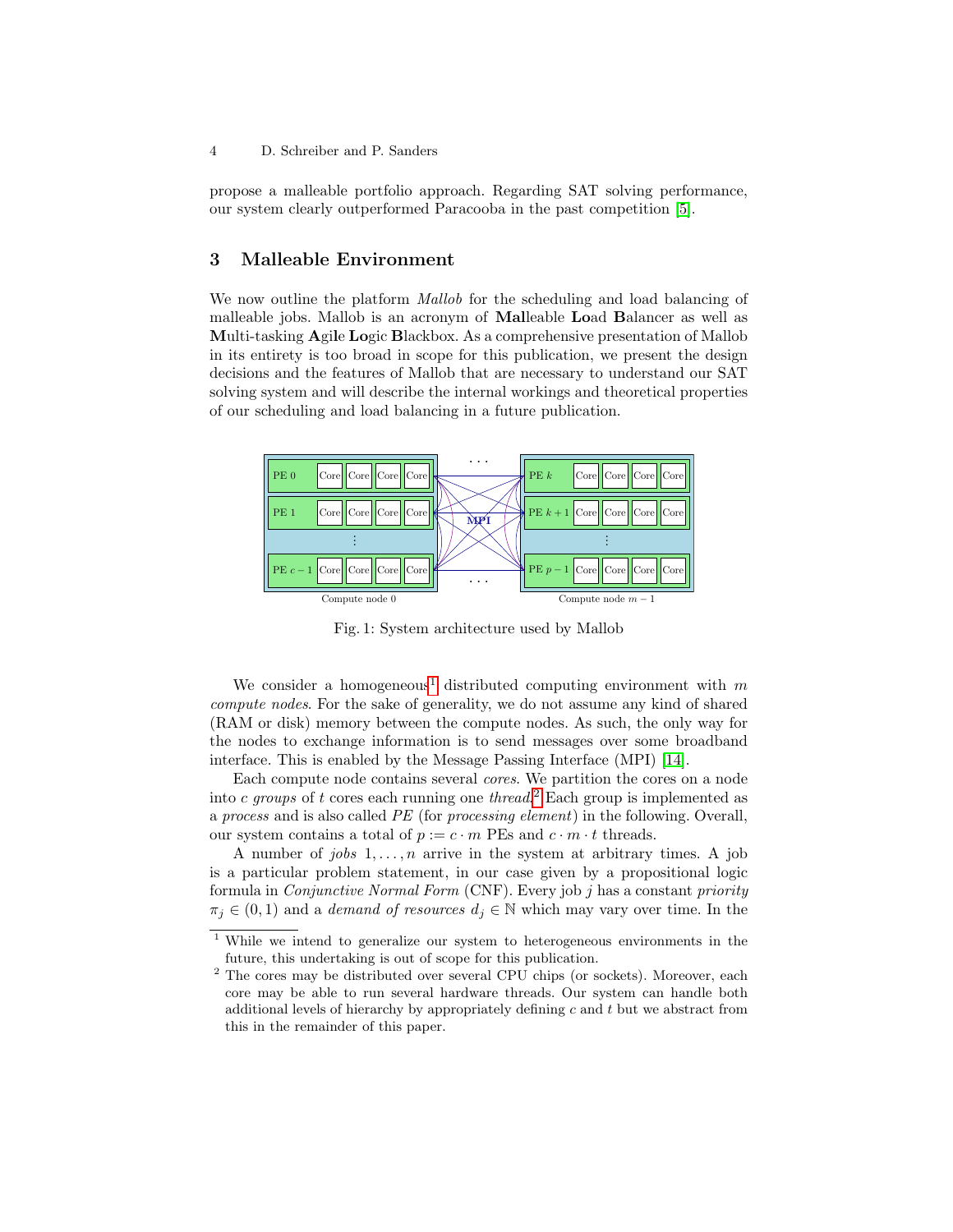

Fig. 2: Illustration of  $T_i$  growing from volume 5 to 6. Each circle is a PE.

most simple setting,  $d_j = p$  at all times. More generally, a job can express with  $d_i$  how many PEs it is able to employ in its current stage of computation. We expect the number of jobs to be smaller than the number of workers,  $n < p$ , which allows us to restrict each PE to compute on at most one job at a time.

If a job  $j$  enters the system from an external interface, then a request message  $r_0(j)$  will perform a random walk through a sparse regular graph over all PEs until an idle PE  $p_0(j)$ , named the *root* of j, adopts the job. This root remains unchanged throughout the job's lifetime and represents  $j$  in collective load balancing computations. Such a balancing computation is triggered at most once within a certain period  $e$  (e.g.,  $e = 0.1s$ ). Possible events which trigger a balancing are (a) the arrival of a new job, (b) the completion of a job, and (c) the change of a job's demand. These events are then broadcast globally with a single lightweight collective operation. The result of each balancing is a map  $j \mapsto v_j$  which assigns to each job j a certain integer, the volume  $v_j \geq 0$ .  $v_j$  is proportional to  $d_j p_j / \sum_{j'} d_{j'} p_{j'}$  and determines the number of PEs which are supposed to compute on j until the next update of  $v_j$ .

The job tree  $T_i$  of job j is a binary tree of PEs that is rooted at  $p_0(j)$ . Its purpose is to enforce the volume assigned to  $j$  and to enable efficient job-internal communication. Each node  $p_x(j)$  in  $T_j$  has a unique index  $x \geq 0$ . Node  $p_x(j)$ may have child nodes  $p_{2x+1}(j)$  (left child) and  $p_{2x+2}(j)$  (right child).  $T_j$  is supposed to consist of exactly  $v_j$  nodes  $p_0(j), \ldots, p_{v_j-1}(j)$  and adjusts accordingly whenever  $v_j$  updates: Beginning from  $p_0(j)$  which computes an update, an according message is recursively broadcast over  $T_j$ . If this volume update arrives at a node  $p_x(j)$  for which  $x \geq v_j$ , then the node will leave  $T_j$  and suspend its solvers. Conversely, if  $p_x(j)$  does not have a left (right) child node and if  $2x + 1 < v<sub>j</sub>$   $(2x + 2 < v<sub>j</sub>)$ , it will send out an according request for another idle PE to join  $T_i$ . These messages are first routed over any former children of  $p_x(j)$  before they begin a random walk. As such, our node allocation strategy prioritizes PEs which may still host suspended solvers for  $j$ . In order to make careful use of main memory, we allow each PE to host a small constant number of job nodes and to discard the oldest job nodes if this limit is exceeded.

### <span id="page-4-0"></span>4 The Mallob SAT Engine

We now present our massively parallel, distributed, and malleable SAT solving system named the Mallob SAT Engine. We focus on the following three points: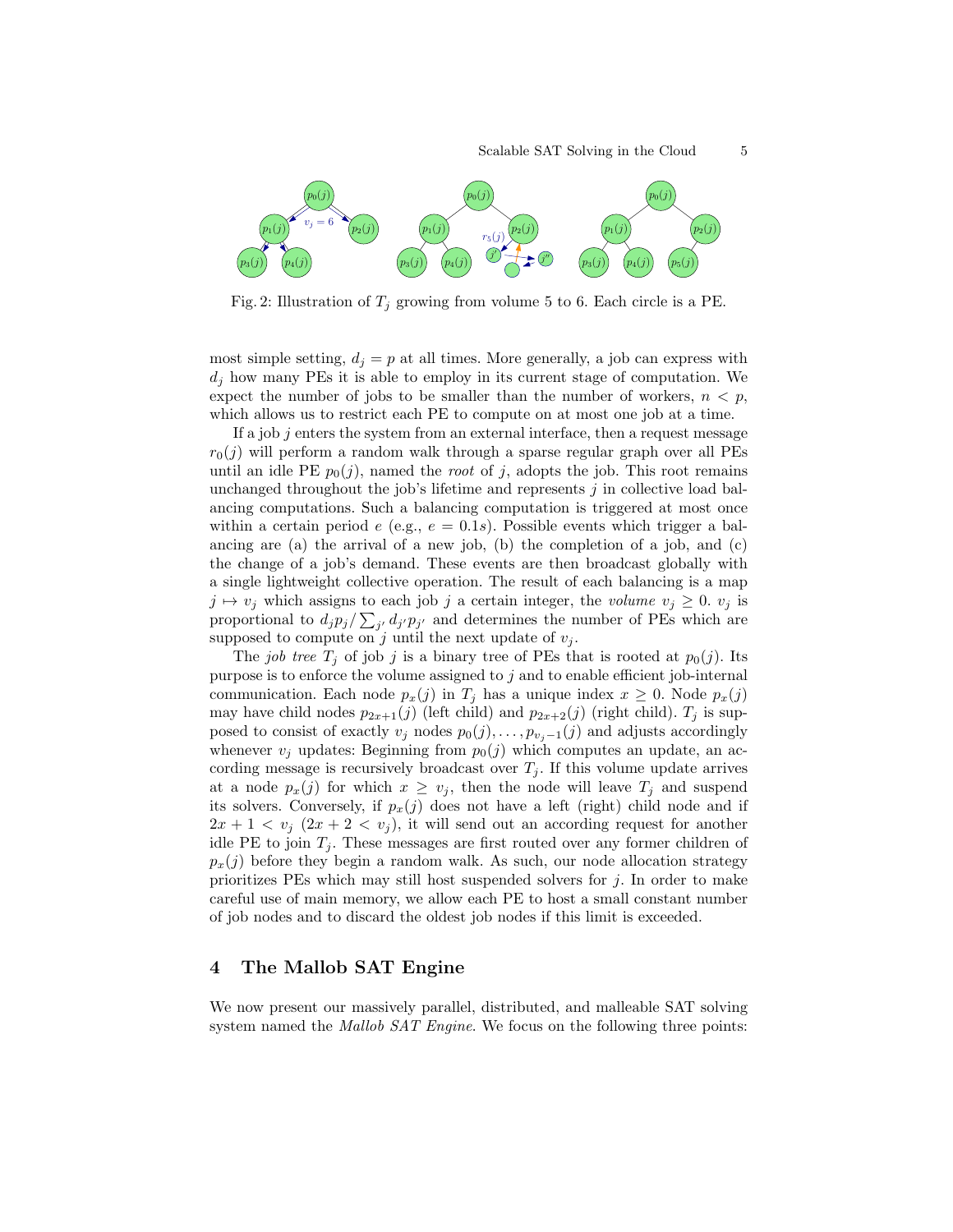(1) A careful clause exchange which only transmits globally useful data and fits our malleable computation model; (2) a rework of Hordesat's solver backend to support malleability in a natural manner and to render it competitive; and (3) practical optimizations and performance improvements over Hordesat.

#### 4.1 Succinct Clause Exchange

Hordesat uses synchronous communication in rounds to periodically perform an all-to-all clause exchange. The used collective operation is called an  $all\text{-}gather:$ Each PE *i* contributes a buffer  $b_i$  of fixed size  $\beta$ . Each buffer contains a serialization of a set of learned clauses which were exported by the PE's solver threads. The first integer  $n_1$  in  $b_i$  denotes the number of clauses of size 1, followed by  $n_1$  integers representing these clauses. The next integer  $n_2$  denotes the number of clauses of size 2, followed by  $2 \cdot n_2$  integers representing these clauses; and so on. The concatenation of all buffers,  $B := \langle b_1, \ldots, b_p \rangle$ , is then broadcast to each PE. This all-gather operation is included by default in all MPI implementations. Then each solver *imports* shared clauses into its individual database of clauses.

We noticed that the above clause exchange mechanism has various shortcomings. First, whenever a node does not completely fill its local clause buffer, the broadcast data contains "holes" which carry no information but are nevertheless sent around. Secondly, the broadcast clause buffer may contain a significant portion of redundant clauses: In particular in the beginning of SAT solving when a formula is simplified and basic propagations are done, we noticed that this can lead to  $p$  very similar sets of clauses within  $B$ . This effect is especially pronounced for unit clauses which are never filtered out (see below). Thirdly, the length of the message that is broadcast to all nodes grows proportionally to the number of involved PEs. For sufficiently large Hordesat configurations, this can constitute a bottleneck both in communication volume and in the local work necessary to digest and process every clause received.

In our system, the set of active PEs of a job  $j$  is represented by a job tree  $T_j$  as described in Section [3.](#page-3-3) We can conveniently use  $T_j$  as the communication structure for our clause exchange and therefore ensure that the set of PEs which



Fig. 3: Exemplary flow of information in the first half of Hordesat's all-gather operation (left) and in our aggregation within a job tree (right). Each circle is a PE; a buffer within a circle represents the PE's locally collected clauses.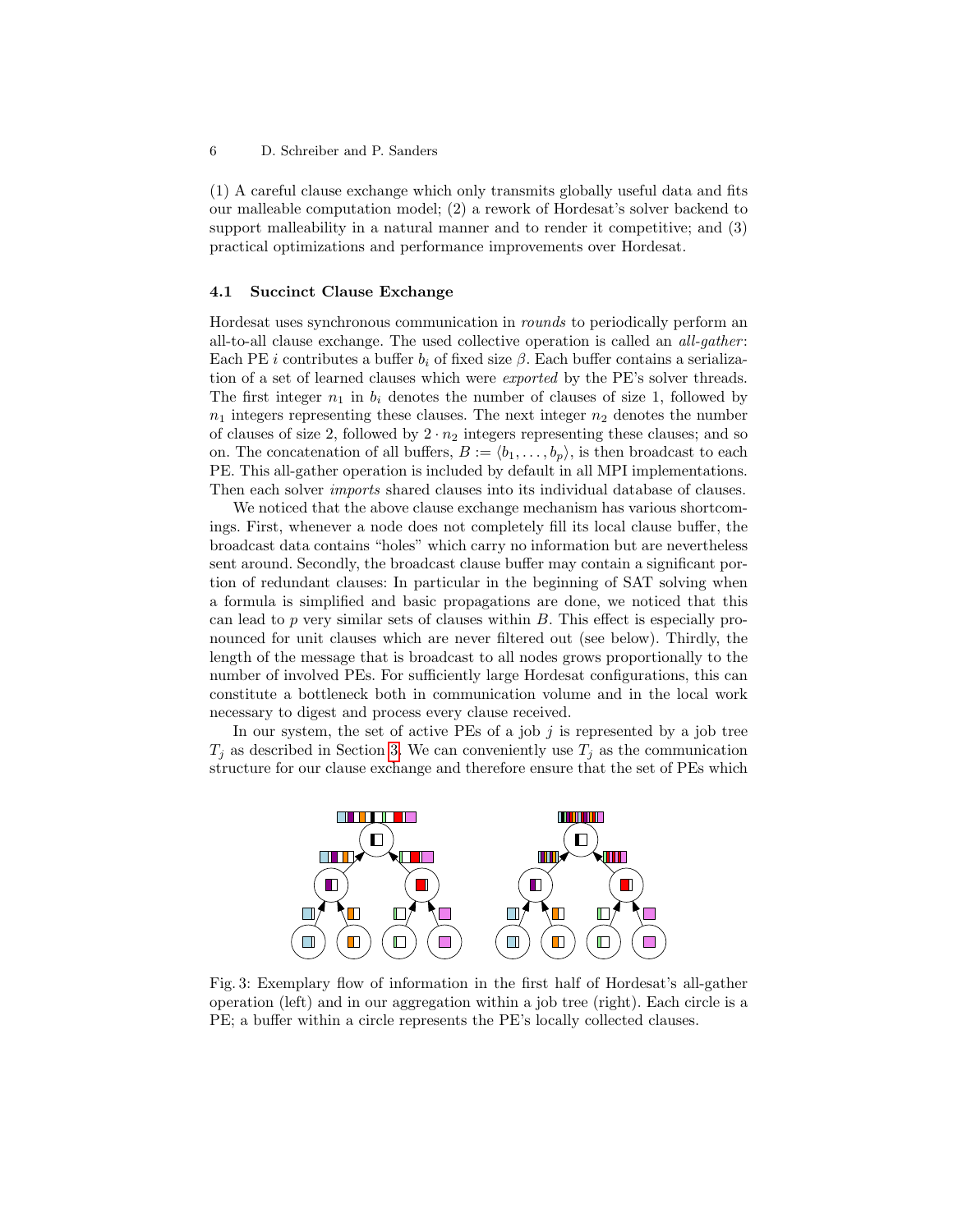participate in the collective operation is equivalent to the set of PEs that are currently affiliated with the job. As soon as a fixed amount of time s has passed since the last broadcast of shared clauses (e.g.,  $s = 1$  second), each leaf node in  $T_i$  send its exported clauses to its parent. When an inner node has received as many buffers as it has children, it exports its own clauses and then performs a two- or three-way merge of the present buffers up to a certain limit: All input buffers are read simultaneously from left to right and aggregated into a single new buffer, similar to the merge of sorted sequences in textbook Mergesort. A hash set of seen clauses with commutative hashing  $[6]$  allows us to immediately recognize and filter duplicate clauses during the merge. The size of the new buffer is limited and any remaining unread information in the input buffers is discarded. As each clause buffer is sorted in increasing order by clause length after each merge, we aggregate some of the globally most valuable information while we strictly limit the overall communication volume. Furthermore, we improve the density of useful information in the transferred data because each sent buffer is of compact shape and contains no redundant clauses.

We chose the limit on the buffer size for  $p_x(j)$  as follows: Bundled with each buffer payload we communicate the number  $u$  of buffers aggregated so far. For each aggregation step, i.e., for each further level of  $T_i$  that is reached, we want to discount the maximum buffer size by a factor of  $\alpha$ . As a consequence, we compute the buffer size limit  $b(u) := [u \cdot \alpha^{\log_2(u)} \cdot \beta]$ . This number of shared clause literals can be steered by a user parameter  $\alpha \in [\frac{1}{2}, 1]$ , the *discount factor* at each buffer aggregation. For  $\alpha = \frac{1}{2}$ , we can see that the clause buffer size converges to β; for  $\alpha > \frac{1}{2}$ , the clause buffer size diverges. For  $\alpha = 1$ , our approach emulates Hordesat's shared clause buffer which grows proportionally without any discount.

Hordesat employs clause filtering to detect and discard redundant clauses which have already been imported or exported before. This technique is realized with an approximate membership query (AMQ) data structure on the basis of commutative clause hashing [\[6\]](#page-15-3). Each PE of Hordesat employs one node filter and t solver filters (one for each solver thread). At clause export, each clause is registered in its solver filter and then tested against the node filter. At clause import, each clause is tested against the node filter and then against each solver filter. Unit clauses, however, are always admitted due to their relative importance. This is problematic because particular unit clauses can be sent around many times and can waste considerable amounts of space in the buffers.

We omitted node filters because their main use is to check for duplicate clauses, what is already done during the aggregation of buffers in our case. We complemented the solver filters with an additional filtering of unit clauses, using an exact set instead of an AMQ data structure. This way we do not get any false positives for unit clauses and make sure that each such clause is being shared. Last but not least, we implemented a mechanism similar to restarts into the clause filters: Every  $X$  seconds, half of all clauses (chosen randomly) in each clause filter are forgotten and therefore can be shared again. This mechanism also enables solvers to learn crucial clauses at a later point even if they (re-)join  $T_i$  after these clauses have already been shared for the first time.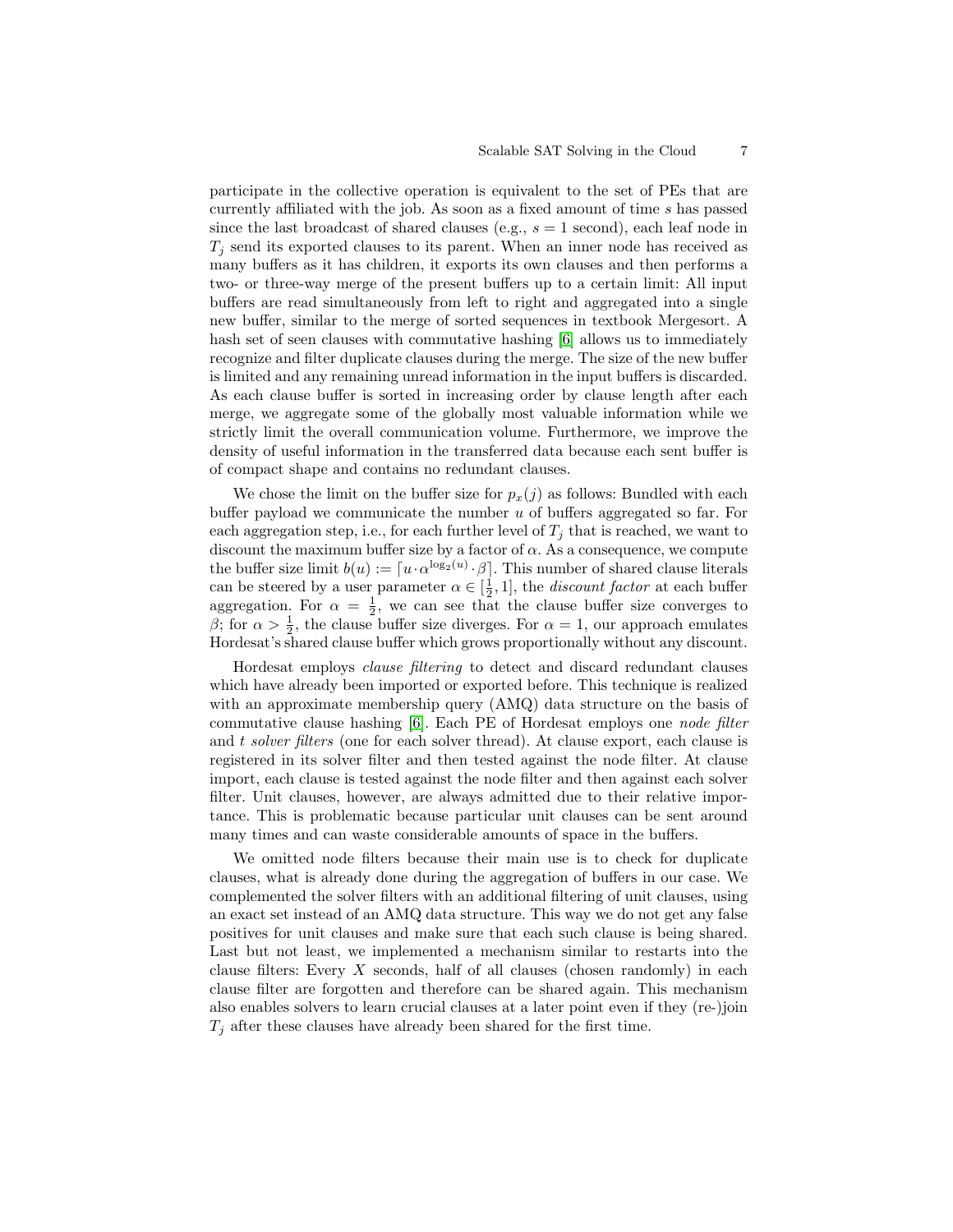#### 4.2 Malleable Solver Backend

In the following we present the most relevant changes we made to Hordesat's solver backend to naturally support malleability.

Diversification. As in Hordesat, our approach relies on three different sources of diversification: Employing different solver configurations, handing different random seeds to the solvers, and supplying each solver with different default polarities (*phases*) of variables. We diversify a particular solver  $S$  with a *diver*sification index  $x_S \geq 0$  and a diversification seed  $\sigma_S$ . We use  $x_S$  to determine a particular solver configuration, and we use  $\sigma_S$  as a random seed and to select random variable phases. The *i*-th solver  $S$  ( $0 \le i \le t$ ) employed by  $p_k(j)$  is assigned  $x_S := kt + i$ . We obtain  $\sigma_S$  by combining  $x_S$  with the solver's thread ID (given by the operating system). As such, each instantiated solver has a slightly different diversification even if a job node is rescheduled and a solver  $S'$ is instantiated for which some solver S with  $x_S = x'_S$  already existed before.

We introduce a number of updates to the portfolio of solvers compared to Hordesat. We noticed that the clause sharing mechanism implemented in the Minisat interface of Hordesat is disruptive to the solving procedure: Whenever a certain threshold of collected clauses is reached, the solver is interrupted to add all clauses and then restarted. This periodic interruption might have caused the bad performance of Hordesat with Minisat in the original evaluations. For this work we focus on Lingeling as an efficient and reliable SAT solver with great diversification options. We updated Lingeling from its 2014 version [\[7\]](#page-15-13) to its 2018 version [\[9\]](#page-15-14) with the side effect of rendering all core modules of our system Free Software. Similarly, instead of the 16 diversification options from the former Plingeling [\[7\]](#page-15-13), we use 13 CDCL diversification options from the newer Plingeling [\[9\]](#page-15-14). Every fourteenth solver thread uses local search solver YalSAT (included in the Lingeling interface), alternatingly with and without preprocessing.

Preemption of Solvers. To support malleability, it is essential that a PE's management thread can suspend, resume, and terminate each job node at will. We noticed that we cannot rely on each solver thread periodically calling an according callback function because the solver can get stuck in expensive preprocessing and inprocessing [\[8\]](#page-15-15). To still enable seamless preemption, we enabled our solver engine to be launched in a separate process. This does involve some overhead as a new process is forked, a shared memory segment for efficient Inter-Process Communication (IPC) is set up, and an additional management thread in the SAT solving process is employed. However, suspension and termination of a process is supported on the OS level in a safe and elegant manner through signals. As solver threads may be unresponsive when the SAT engine's process catches a termination signal, they are interrupted and cleaned up forcefully. Nevertheless, this leaves the main process and the system in a valid state.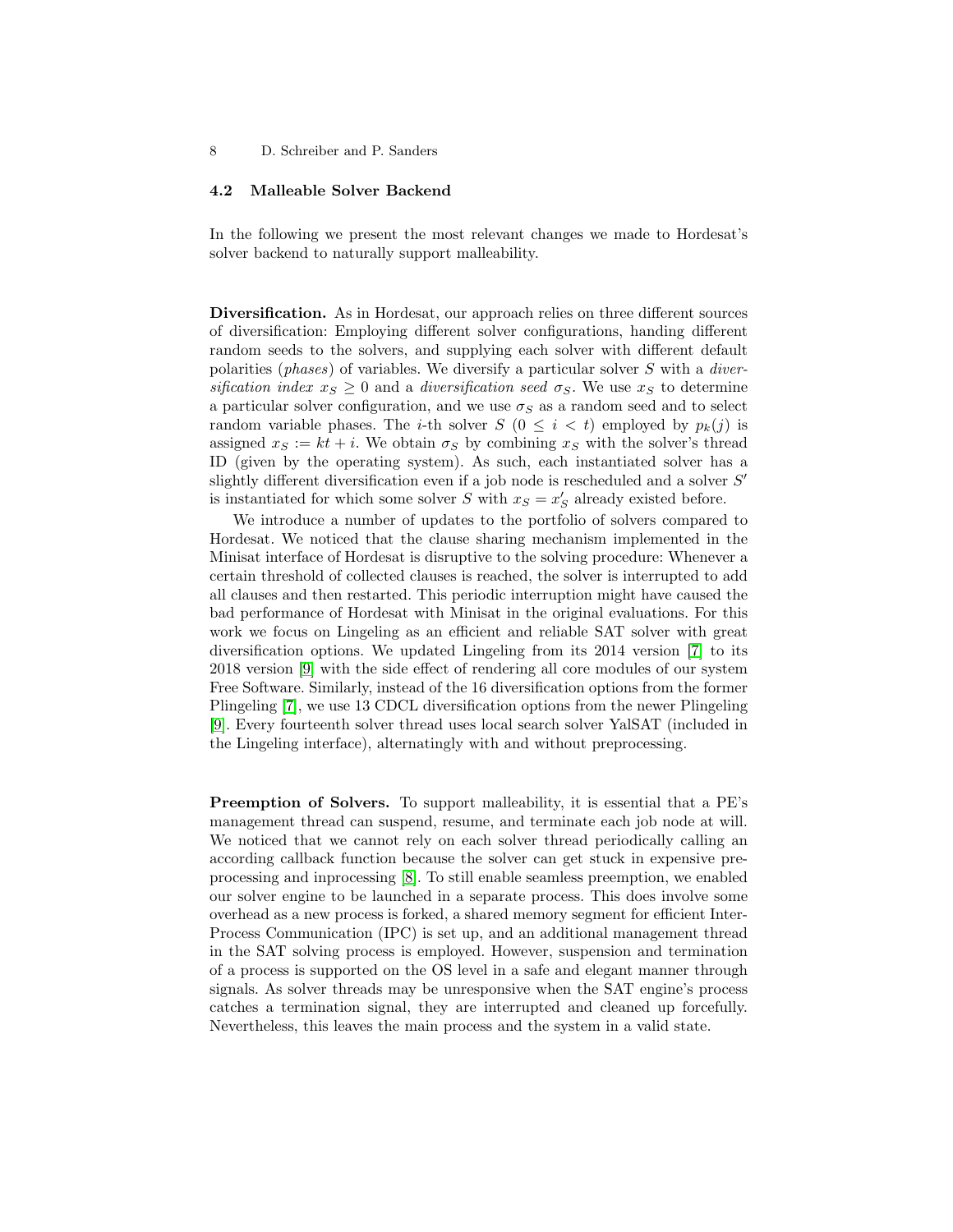#### 4.3 Practical Improvements

We now present some further practical improvements of Mallob over Hordesat.

Lock-free Clause Import. For each solver S within a PE, the main thread of Hordesat copies all admitted clauses from clause sharing into a buffer  $b_S$  and increases its size as necessary. The solver thread of S then imports the clauses in  $b_S$  one by one. As this implies a race condition,  $b_S$  is guarded by a mutex which is locked by the solver thread before reading clauses and by the main thread before writing clauses. If the solver thread cannot acquire this lock, it gives up on importing a clause. We replaced  $b_S$  with a lock-free ring buffer<sup>[3](#page-8-1)</sup>  $r_S$  and hence achieve a lock-free import of clauses while also making more careful use of the available memory: The size of  $r<sub>S</sub>$  is fixed and clauses are eventually discarded if a solver consumes no clauses for some time. We set  $|r<sub>S</sub>|$  to a low multiple of the maximum number L of literals which may be shared in a single round.

Memory Usage. The memory consumption of parallel SAT solvers is a known issue [\[19\]](#page-15-10): As each solver commonly maintains its own clause database, the memory requirements increase proportionally with the number of spawned solvers. As such, large formulae can cause Out-Of-Memory errors. To counteract this issue, we introduce a simple but effective step of precaution: For a given threshold  $\hat{s}$ , if a given serialized formula description has size  $s > \hat{s}$ , then only  $t' = \max\{1, \lfloor t \cdot \hat{s}/s \rfloor\}$ threads will be spawned for each PE. The choice of  $\hat{s}$  depends on the amount of available main memory per PE. For the system we used, 3.2 GB per solver thread are available: Based on monitoring the memory usage for different large formulae in our system, we use  $\hat{s} := 10^8$ . As t' only depends on s, the t' threads can be started immediately without any further inspection of the formula.

### <span id="page-8-0"></span>5 Evaluation

We now turn to the evaluation of our work. After explaining the experimental setup, we first evaluate the capabilities of our SAT solver engine, from now on denoted Mallob-mono (as in the SAT Competition), in a standalone setting. Then we evaluate Mallob in its entirety, i.e., with malleable job scheduling.

We implemented Mallob in C++17 and make use of OpenMPI [\[13\]](#page-15-16). Our software is available at github.com/domschrei/mallob and all experimental data is available at github.com/domschrei/mallob-experimental-data.

We mostly tested the parallel solvers on a comparably low time limit of 300 seconds because we are interested in solving SAT instances as rapidly as possible in a distributed cloud environment. Furthermore, we save resources with this lower time limit and can in turn test more different configurations.

We evaluate Hordesat both with its original portfolio and with the updated portfolio that Mallob uses. For both Hordesat configurations, we fixed a performance bug to make Hordesat more competitive: Lingeling repeatedly queries the

<span id="page-8-1"></span><sup>3</sup> https://github.com/rmind/ringbuf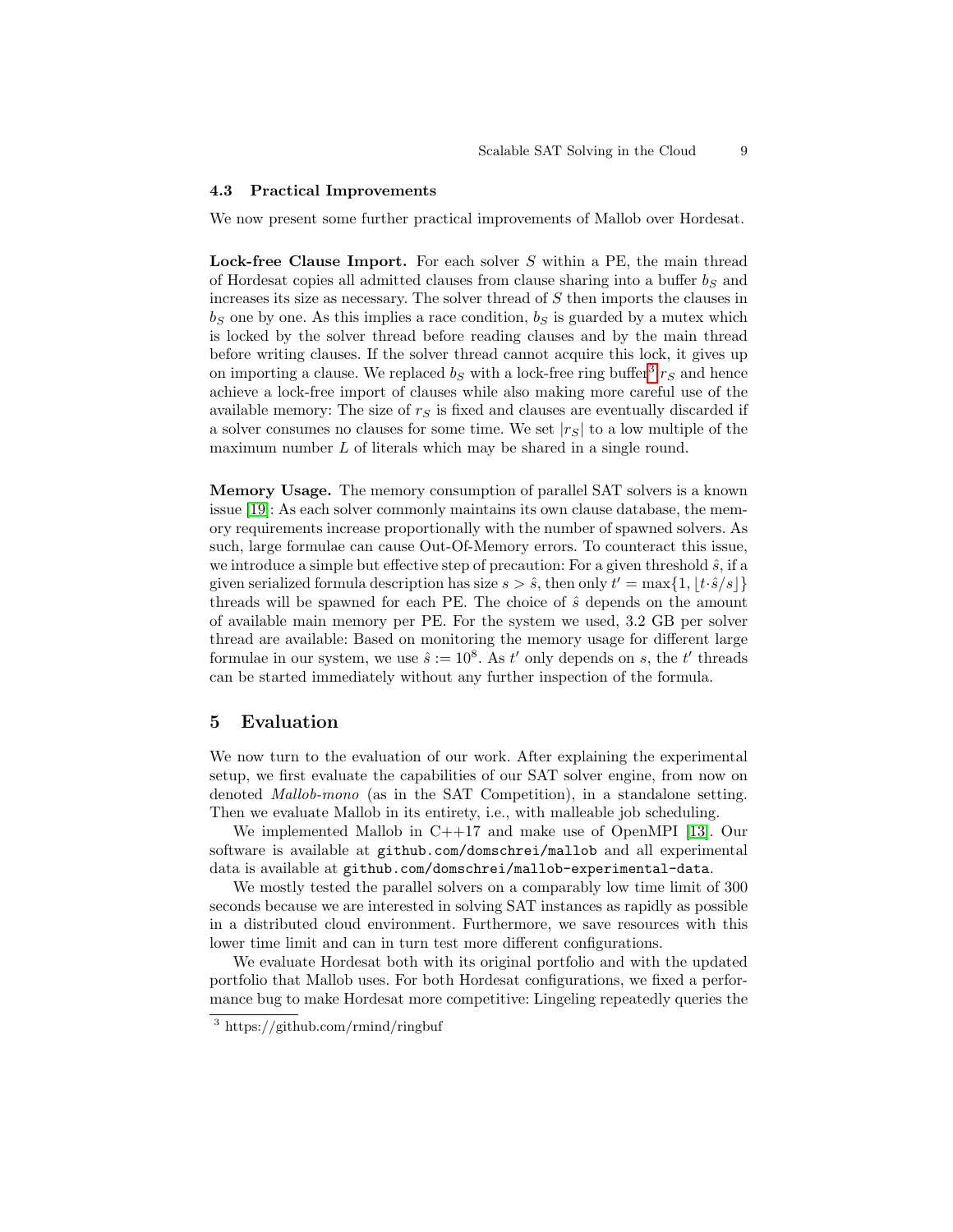#### 10 D. Schreiber and P. Sanders

elapsed time since its initialization. In the original code, no callback providing this elapsed time was given to Lingeling which caused each solver thread to fall back to expensive system calls instead. Depending on the configuration this lead to each solver spending more than 10% of its time in kernel mode.

We performed all experiments on the ForHLR phase II which is a general purpose high performance computing (HPC) cluster. The ForHLR features 1152 compute nodes each with two 10-core Intel Xeon processors E5-2660 v3 clocked at 2.6 GHz. Each node has 64 GB of main memory (RAM). All nodes are connected by an InfiniBand 4X EDR interconnect. We performed our experiments on up to 128 nodes with a total of 2560 physical cores. Consistent with the default configuration of Hordesat, we bind each MPI process to four physical cores (or eight virtual cores). Consequently, we execute  $20/4 = 5$  MPI processes on each node which results in up to  $128 \cdot 5 = 640$  PEs with up to four solvers each.

#### 5.1 Selection of Benchmarks

For the unbiased evaluation of SAT solvers, a benchmark consisting of many diverse formulae from different origins is necessary. However, the computational resources which are required to evaluate a software increase proportionally with the number of involved compute nodes. In our massively parallel setting, we are committed to perform responsible and resource-efficient evaluations while still aiming for statistical relevance and robustness of results.

We analyzed the benchmarks of the SAT Competition 2020 with GBD [\[20\]](#page-16-7) and partitioned them into 80 separate families (including families from past competitions). We sorted the instances of each family according to the number of contained clauses and then randomly picked one SAT instance from the second (larger) half of each family's sorted instance list. As such, we obtained 80 instances (35 satisfiable, 35 unsatisfiable, 10 "unknown") which we believe to be a reasonably diverse and difficult set of benchmarks for our means. However, we are aware that the reduction of a test set generally increases the risk of overfitting. As such, we only accept a more complicated configuration when we believe the difference in runtimes to be significant and reject it otherwise. That being said, we did perform one comparison of the best known configurations of Hordesat and Mallob-mono on the entire set of 400 benchmarks (see Appendix).

#### 5.2 SAT Solving Performance

We now discuss the results of our evaluations. We provide penalized average runtime (PAR-2) scores which penalize timeouts with twice the time limit and which were also employed in the SAT Competition 2020 [\[5\]](#page-15-11).

First, let us take a look at the overall performance we measured for Hordesat and for Mallob(-mono) on 128 compute nodes. We included Hordesat both with its original solvers ("old") and with Mallob's updated portfolio ("new"). We included Mallob in a basic configuration that is as close as possible to Hordesat, i.e., with discount factor  $\alpha = 1$ . Furthermore, Hordesat imposes an upper bound on the LBD or "glue" value [\[3\]](#page-15-17) of clauses that are exported: Initially, a clause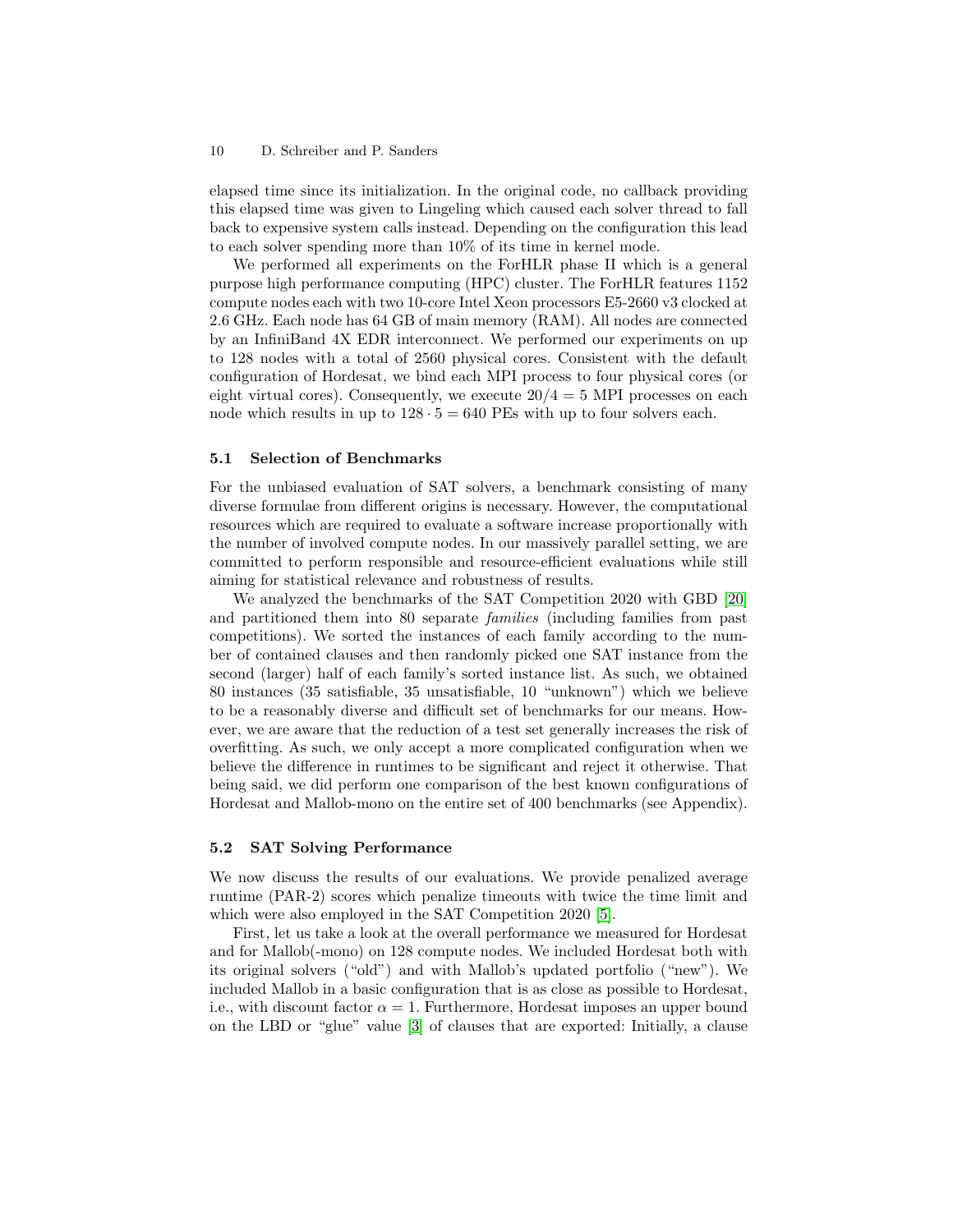<span id="page-10-0"></span>

Fig. 4: Performance of Hordesat (with original and updated solvers) and of "naïve" Mallob (with different values of  $\alpha$ ) on 128 compute nodes. Table columns: Number of instances, solved instances (SAT, UNSAT), PAR-2 scores.

must be unit or have an optimal LBD score of 2 to be shared, and whenever a PE fills its clause buffer by less than 80% the limit is incremented. We also adopted this mechanism in this configuration. In addition, we tested four more different values of  $\alpha$  to explore the effectiveness of sublinear clause buffer growths.

As Fig. [4](#page-10-0) shows, the update of solver backends brings a clear improvement for Hordesat. Furthermore, the most naïve and untuned configuration of Mallob with  $\alpha = 1$  outperforms Hordesat even if both systems make use of the exact same backend solvers. If  $\alpha = 0.5$ , only a very small clause buffer of less than 1500 integers is shared in each round which proves to be highly detrimental to Mallob's performance and underlines the importance of clause sharing. The best overall performance is achieved with  $\alpha = 7/8$  whereas  $\alpha = 6/8$  is a close second.

In a next step, we discuss different constraints on shared clauses we tested. The exact results are given in the Appendix (Table [2\)](#page-17-0). Experiments on 128 nodes revealed that the LBD limit mechanism of Hordesat which we used before is not beneficial to Mallob's performance; rather, best performance is achieved without such a limit. We also tested a maximum clause length limit of 5 and 10 and found the results to be mostly inconclusive. As such, we arrive at a very simple configuration of Mallob without any additional limits on clause lengths or LBD scores. For the clause filter half life X we tested values of 10, 30, 90, and  $\infty$  (i.e., no clauses are forgotten). With  $X = 90$  three more instances were solved than with  $X = \infty$ , but the configuration with  $X = \infty$  solved most instances slightly faster. We continue the evaluation with  $X = \infty$  but will consider  $X = 90$  for Mallob's scheduling mode where the preemption of PEs and a longer wallclock time limit per instance merit a re-sharing of clauses.

We now present some scaling results. Fig. [5](#page-11-0) provides an overview on the performance of both Hordesat and Mallob when executed on 12, 40, 160, 640, and 2560 cores. As sequential baselines we included Lingeling (in the 2018 version used by Mallob) as well as Kissat [\[10\]](#page-15-18), the winner of the SAT Competition 2020's main track. Table [1](#page-11-1) shows pairwise speedups. We used a time limit of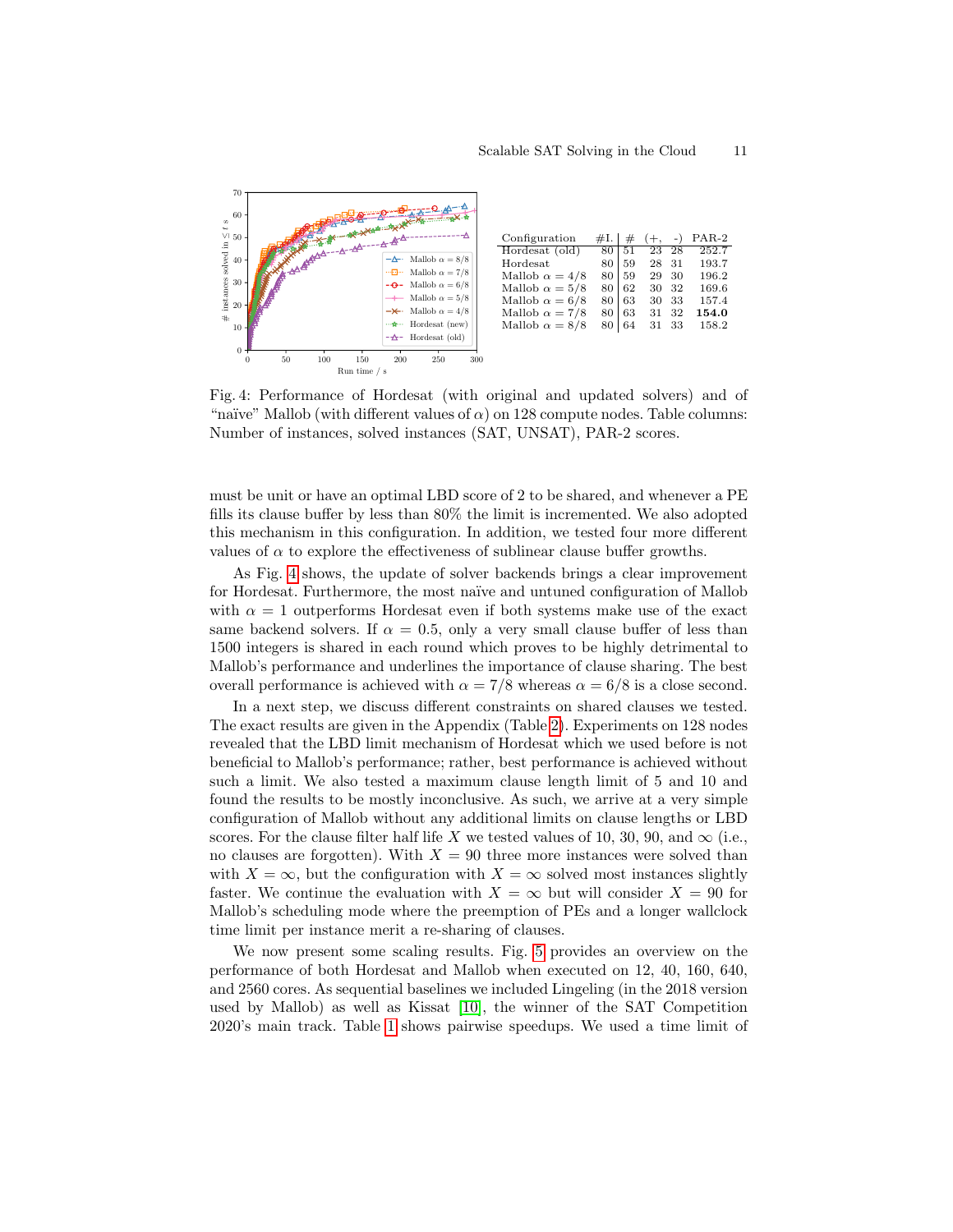<span id="page-11-0"></span>

Fig. 5: Scaling behavior of Hordesat (with updated solvers) and Mallob ( $\alpha = 7/8$ , without any clause length or LBD limits) compared to two sequential solvers.

 $T_s = 50000s$  for sequential solvers and  $T_p = 300s$  for parallel solvers. As in [\[6\]](#page-15-3) we "generously" attribute a run time of  $T<sub>s</sub>$  to the sequential approach for each unsolved instance solved by the parallel approach. We computed the median speedup  $S_{med}$  and the total speedup  $S_{tot}$  (the sum of all sequential run times divided by the sum of all parallel run times). We also provide speedups emulating "weak scaling", i.e., only considering instances for which the sequential approach took at least (# cores of parallel approach) seconds.

While both parallel solvers show noticeable speedups whenever the amount of resources is (approximately) quadrupled, the 128-node configuration of Hordesat shows clear signs of diminishing returns and only performs slightly better than its

<span id="page-11-1"></span>

|                      |    | All instances |           |           |           | Hard instances |           |           |        |           |           |
|----------------------|----|---------------|-----------|-----------|-----------|----------------|-----------|-----------|--------|-----------|-----------|
|                      |    | Lingeling     |           | Kissat    |           | Lingeling      |           |           | Kissat |           |           |
| Config.              | #  | $S_{med}$     | $S_{tot}$ | $S_{med}$ | $S_{tot}$ | #              | $S_{med}$ | $S_{tot}$ | #      | $S_{med}$ | $S_{tot}$ |
| $H1\times3\times4$   | 36 | 3.84          | 51.90     | 2.22      | 29.55     | 32             | 4.39      | 52.01     | 31     | 4.03      | 32.49     |
| $H2\times5\times4$   | 40 | 12.00         | 95.80     | 5.06      | 64.44     | 35             | 12.27     | 96.83     | 33     | 9.11      | 69.63     |
| $H8\times5\times4$   | 49 | 22.83         | 135.55    | 9.76      | 90.08     | 38             | 32.00     | 142.76    | 32     | 24.88     | 105.94    |
| $H32\times5\times4$  | 56 | 42.12         | 203.66    | 15.25     | 112.14    | 34             | 97.61     | 231.77    | 19     | 114.86    | 208.68    |
| $H128\times5\times4$ | 59 | 50.35         | 204.10    | 17.38     | 111.46    | 21             | 356.33    | 444.12    | 10     | 243.42    | 375.04    |
| $M1\times3\times4$   | 35 | 4.83          | 58.15     | 3.62      | 64.66     | 31             | 5.37      | 58.24     | 30     | 5.29      | 66.08     |
| $M2\times5\times4$   | 44 | 12.98         | 94.44     | 10.52     | 67.71     | 39             | 14.37     | 95.28     | 37     | 11.54     | 69.25     |
| $M8\times5\times4$   | 52 | 28.38         | 154.62    | 12.06     | 89.61     | 41             | 34.29     | 162.23    | 34     | 23.43     | 106.85    |
| $M32\times5\times4$  | 60 | 53.75         | 220.92    | 23.41     | 148.57    | 37             | 152.19    | 245.54    | 23     | 134.07    | 262.04    |
| $M128\times5\times4$ | 65 | 81.60         | 308.48    | 25.97     | 175.58    | 25             | 363.32    | 447.97    | 12     | 363.32    | 483.11    |

Table 1: Parallel speedups for Hordesat  $(H)$  and Mallob  $(M)$ . In the left half, " $\#$ " denotes the number of instances solved by the parallel approach and  $S_{med}$  ( $S_{tot}$ ) denotes the median (total) speedup for these instances compared to Lingeling / Kissat. In the right half, only instances are considered for which the sequential solver took at least (num. cores of parallel solver) seconds to solve. Here, " $\#$ " denotes the number of considered instances for each combination.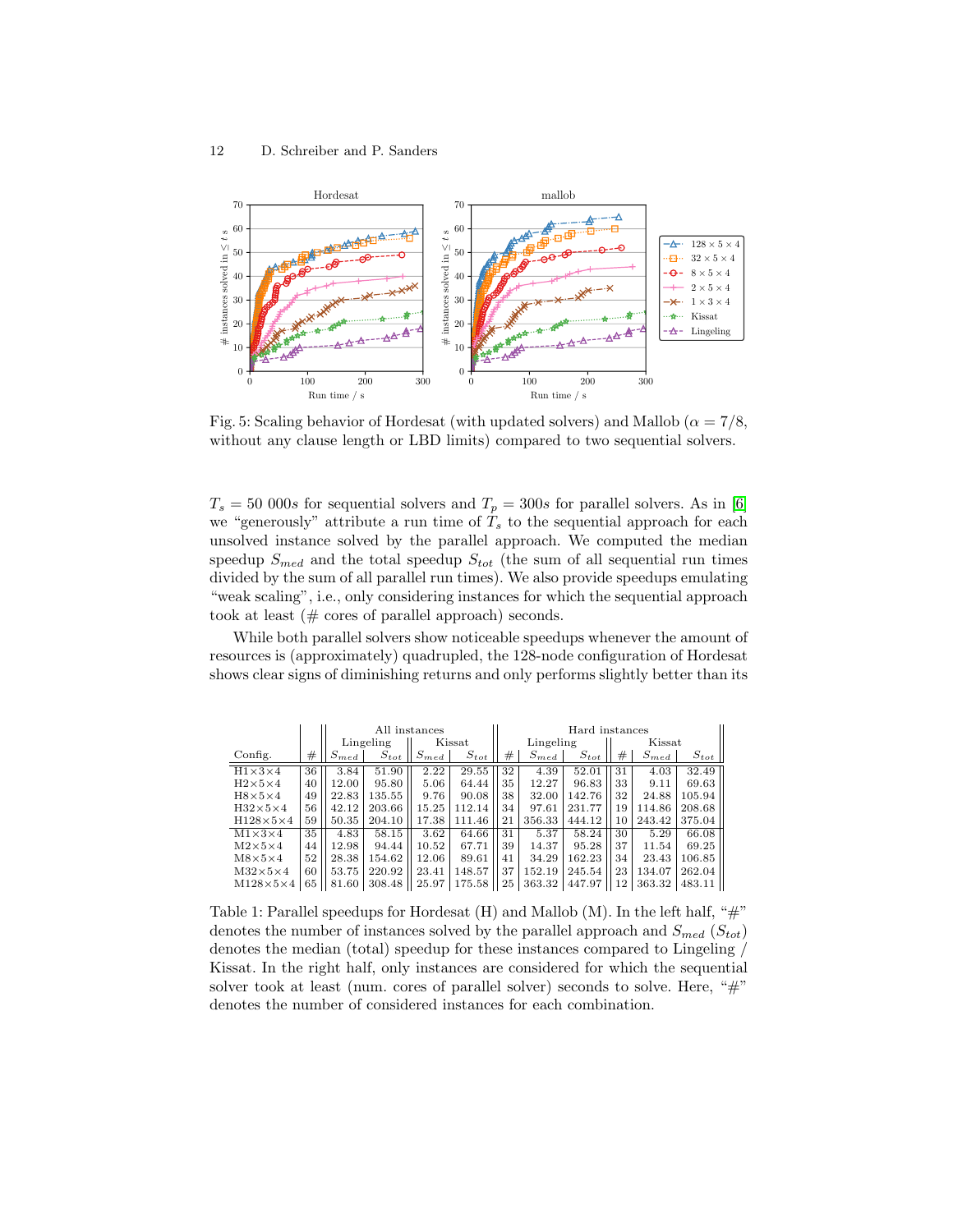32-node configuration. As such, Mallob on only 32 nodes outperforms Hordesat on 128 nodes. Furthermore, the 128-node configuration of Mallob achieves a much more pronounced speedup over its 32-node configuration when compared to Hordesat, although we do notice some degree of diminishing returns as well. This decline in efficiency motivates the next stage of our evaluations where we employ Mallob to resolve multiple jobs in parallel.

#### 5.3 Malleable Job Scheduling

To evaluate Mallob in its entirety, we made use of 128 compute nodes as follows: One PE is a designated "client" which introduces jobs to the system and receives results or timeout notifications. We limit the maximum number J of active jobs in the system to 4, 16, and 64 respectively. Furthermore, the randomized scheduling and load balancing paradigm of Mallob requires that a small ratio  $\varepsilon$  of PEs is reserved to remain idle. We chose  $\varepsilon = 0.05$  which we expect to be on the conservative side (i.e., lower values of  $\varepsilon$  can still be viable). We partition each compute node into 4 PEs with 5 threads each because this better fits the two-socket hardware for the additional OS-level work and communication we perform. As such,  $|(1 - \varepsilon)(p - 1)| = |0.95 \cdot 511| = 485$  PEs should actively perform SAT solving at any given time. For  $J = 4$  (16, 64), this leads to around 121 (30, 7) PEs or 605 (150, 35) threads per job compared to the 640 (160, 40) threads of the closest tested standalone configuration of Mallob. We limited the number of job nodes residing on any PE at the same time to three.

For 96% of all measurements we counted exactly 485 busy PEs (94.9% system load). As Fig. [6](#page-12-0) illustrates for  $J = 16$ , the number of jobs scheduled so far and the number of done jobs progress uniformly until no more jobs are left: The job scheduling times (measured from the introduction of the initial job request  $r_0(i)$  to the initiation of the transfer of the job description to  $p_0(i)$  ranged from 0.003 s to 0.781 s (average 0.061 s, median 0.006 s). Our scheduling and load balancing imposes very little overhead: With  $J = 4$  (16, 64) we have measured an average of 3.1% (3.0%, 3.0%) of active core time in the PEs' main threads which

<span id="page-12-0"></span>

Fig. 6: Left: Number of active jobs and cumulative number of scheduled and done jobs while processing 80 jobs with  $J = 16$ , measured at a resolution of 1 second. Right: Solved instances (SAT, UNSAT) and PAR-2 scores of Mallob with  $J = 4, 16, 64$  and of similar configurations of Mallob-mono.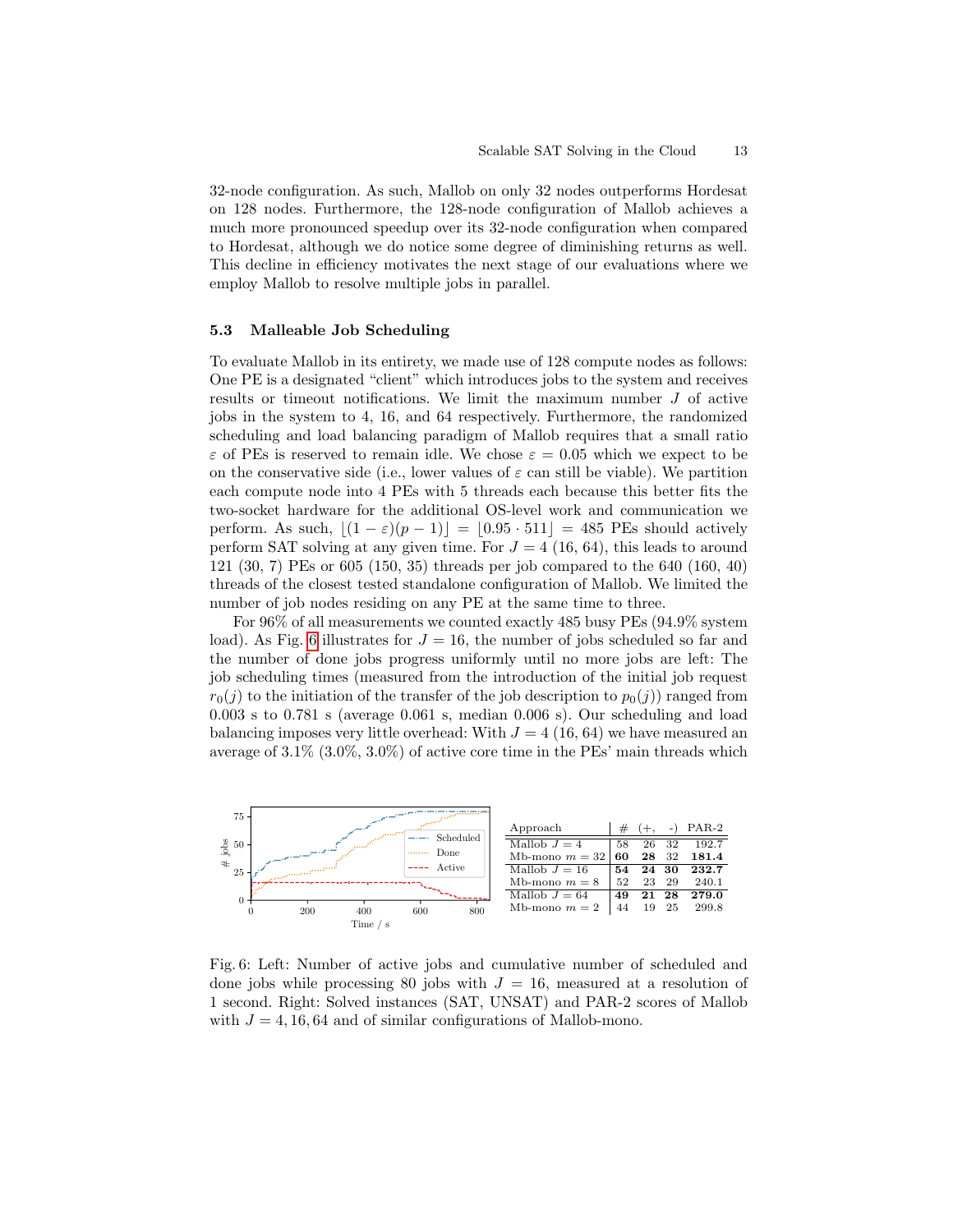#### 14 D. Schreiber and P. Sanders

collectively perform the entire scheduling, load balancing, and communication. We measured an average CPU usage of 99.1% (99.2%, 99.0%) for the SAT solver threads. To measure the quality of our resource allocation, we compute the over-transfer factor  $f := \frac{\# starts}{\sum_j \max\{v_j\}}$  as the total number of initialized job nodes divided by the sum of each job's maximum volume. Ideally,  $f = 1$  if all  $p_x(j)$  for  $0 \leq x < \max\{v_i\}$  are initialized exactly once and reused whenever the volume fluctuates. We measured  $f = 1.16$  (1.08, 1.002) for  $J = 4$  (16, 64).

Let us now compare our system with  $J = 4$  (16, 64) with the performance of Mallob-mono on [6](#page-12-0)40 (160, 40) cores. Table 6 shows that the run with  $J = 4$ performed slightly worse, the run with  $J = 16$  performed slightly better and the run with  $J = 64$  performed considerably better than its respective mono configuration: When the number of active jobs diminishes towards the end of the run, as can be seen on the right of Fig. [6,](#page-12-0) the remaining jobs receive additional computational power which has a positive effect on the overall performance. This effect is more pronounced the more jobs are being processed overall.

Next, we demonstrate a more extreme use case for our system which cannot be approximated with rigid scheduling. We use the same system setup as described above. We aim to resolve as many instances among the entire benchmark set of the SAT Competition 2020 (400 instances) in a limited amount of time. Therefore, we introduce all 400 jobs at once at system start and do not impose any time limit per job. As a comparison, we use the measured performance of our standalone SAT solving engine and wrap it in a hypothetical optimal scheduler (HOS) which has perfect a-priori knowledge of each job's run time: To obtain optimal average response times, the jobs are scheduled sorted by their run time in ascending order. We also include trivial schedulers which process all jobs "embarrassingly parallel" by running 400 instances of Lingeling or Kissat.

While the HOS of Mallob-mono outperforms the embarrassingly parallel version of its solver backend Lingeling, embarrassingly parallel Kissat dominates



Fig. 7: Left: Cumulative solved instances by different scheduling approaches on 128 compute nodes within two hours. Right: Average and median response times, calculated for all 400 instances  $(R_{all})$  and for the solved instances per approach  $(R_{slv})$ . Each unsolved instance leads to a response time of 7200s.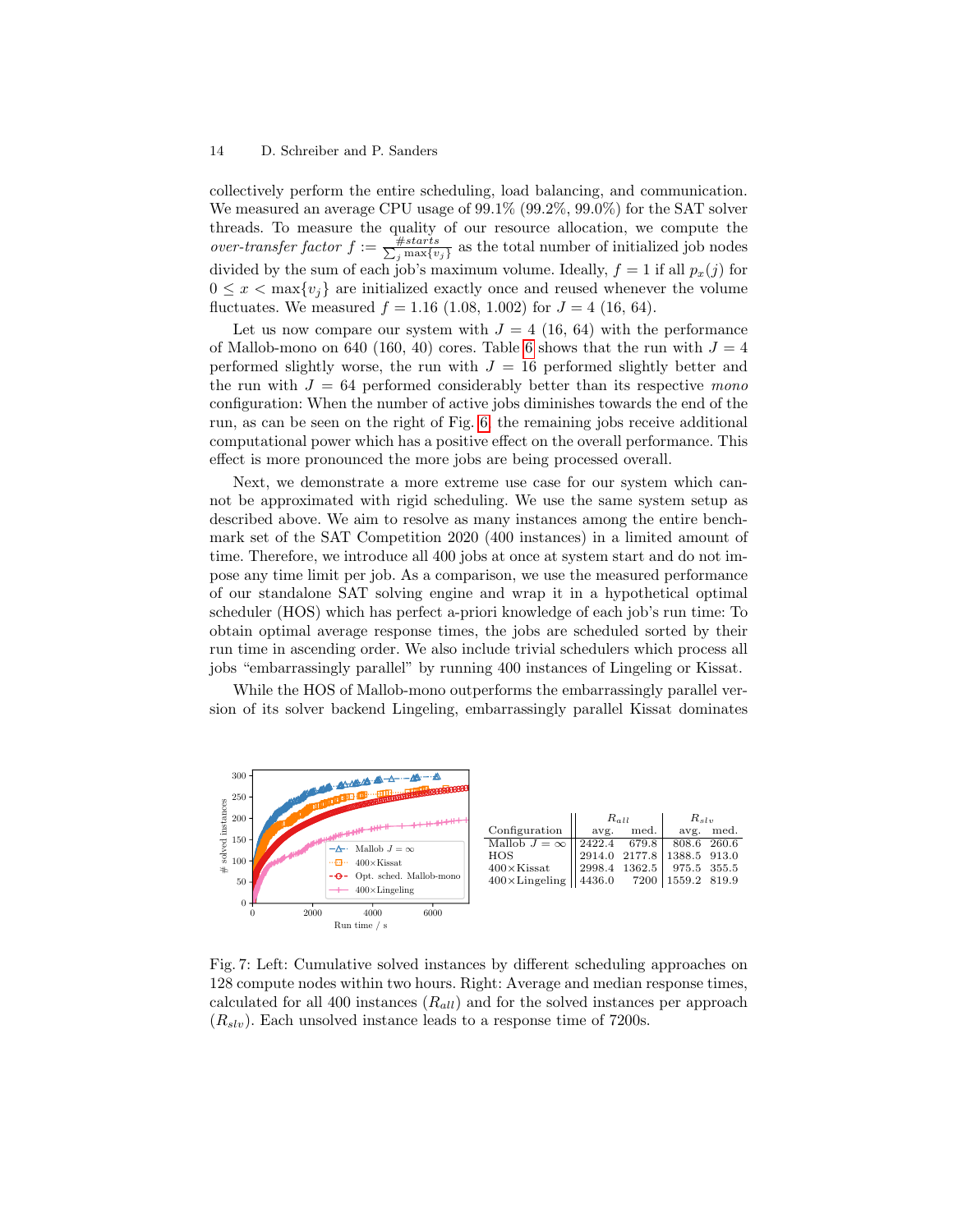the HOS over almost the entire time frame we tested (solving a single instance less overall), which underlines both the great performance of Kissat and the high resource efficiency of (state-of-the-art) sequential SAT solvers. However, Mallob in its true scheduling mode outperforms any of the extremes as it combines parallel job processing with a flexible degree of parallel SAT solving. After all jobs were introduced, the average number of cores per job increased steadily from 7.2 to 24 as more and more jobs finished. Our system solves 299 instances within 4378 core hours while the HOS solves 295 instances within 8102 core hours. To put these measures in perspective [\[5\]](#page-15-11), the solver which solved the most instances in the entirety of the SAT Competition 2020, namely a preliminary version of Mallob-mono, spent 29449 core hours (Ch) for solving the same number of 299 instances (7005Ch for solved instances, 22444Ch for unsolved instances) on pro- $\alpha$  cessors which we estimate to be comparable<sup>[4](#page-14-1)</sup>. The winning system of the parallel track solved 284 instances within 6548Ch (1392Ch for solved and 5156Ch for un-solved instances) on processors we estimate to perform slightly better<sup>[5](#page-14-2)</sup>.

All in all, our system is able to find a flexible trade-off between the resourceefficiency of parallel job processing and the speedups obtained by parallel SAT solving based on the current system load. For real world applications, various mechanisms of Mallob can help to steer this degree of parallelism, such as limiting the maximum number J of concurrent jobs, setting individual job priorities, and limiting a job's maximum volume and its wallclock or CPU time budget.

### <span id="page-14-0"></span>6 Conclusion

In order to improve the scalability and resource-efficiency of on-demand SAT solving in cloud environments, we outlined a framework for the scalable resolution of SAT jobs. We presented a novel SAT solving engine based on Hordesat which incorporates communication-efficient clause exchange, a reworked solver backend supporting malleability, and various practical improvements. We showed that our standalone SAT solver empirically outperforms an improved Hordesat and leads to better speedups. We observed that our job scheduling and load balancing involves very low overhead and that Mallob's combination of parallel job processing and flexible parallel SAT solving is able to reduce scheduling and response times and maximize resource efficiency in a cloud environment.

While we focused on Mallob's SAT solving capabilities in this work, for future work we intend to evaluate the general scheduling and load balancing properties of Mallob under realistic (e.g., Poisson-distributed) job arrival rates and varying job priorities. Secondly, while Mallob's performance with just a single solver backend is a remarkable result, we expect to further improve Mallob's performance by integrating further state-of-the-art solver backends. Thirdly, we intend to advance Mallob by adding support for incremental SAT solving and for related applications such as automated planning [\[26\]](#page-16-1).

<span id="page-14-1"></span><sup>&</sup>lt;sup>4</sup> Cloud track hardware: AWS  $m4.4x$ large machines with Intel Xeon E5-2676 v3

<span id="page-14-2"></span><sup>&</sup>lt;sup>5</sup> Parallel track hardware: AWS  $m4.16x$ large machines with Intel Xeon E5-2686 v4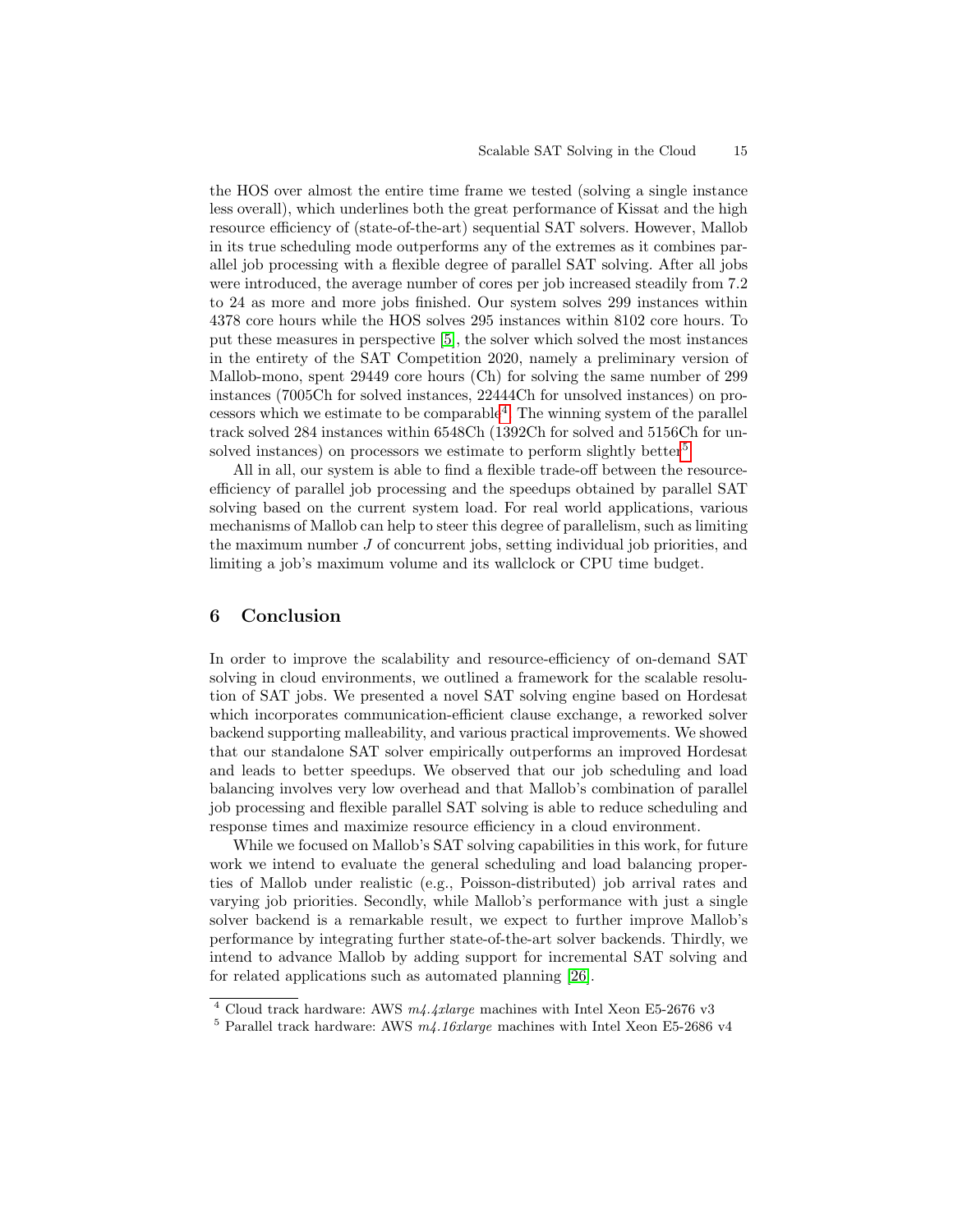### References

- <span id="page-15-6"></span>1. Audemard, G., Hoessen, B., Jabbour, S., Piette, C.: Dolius: A distributed parallel SAT solving framework. In: POS@ SAT. pp. 1–11. Citeseer (2014)
- <span id="page-15-7"></span>2. Audemard, G., Lagniez, J.M., Szczepanski, N., Tabary, S.: An adaptive parallel SAT solver. In: International Conference on Principles and Practice of Constraint Programming. pp. 30–48. Springer (2016)
- <span id="page-15-17"></span>3. Audemard, G., Simon, L.: Predicting learnt clauses quality in modern SAT solvers. In: Twenty-first International Joint Conference on Artificial Intelligence. pp. 399– 404 (2009)
- <span id="page-15-2"></span>4. Balyo, T., Froleyks, N., Heule, M.J., Iser, M., Järvisalo, M., Suda, M.: Proceedings of SAT competition 2020: Solver and benchmark descriptions (2020)
- <span id="page-15-11"></span>5. Balyo, T., Froleyks, N., Heule, M.J., Iser, M., Järvisalo, M., Suda, M.: SAT competition (2020), [https://satcompetition.github.io/2020/,](https://satcompetition.github.io/2020/) accessed: 2021-03-19.
- <span id="page-15-3"></span>6. Balyo, T., Sanders, P., Sinz, C.: Hordesat: A massively parallel portfolio SAT solver. In: International Conference on Theory and Applications of Satisfiability Testing. pp. 156–172. Springer (2015)
- <span id="page-15-13"></span>7. Biere, A.: Yet another local search solver and lingeling and friends entering the SAT competition 2014. Sat competition 2014(2), 65 (2014)
- <span id="page-15-15"></span>8. Biere, A.: Splatz, lingeling, plingeling, treengeling, yalsat entering the SAT competition 2016. Proc. of SAT Competition pp. 44–45 (2016)
- <span id="page-15-14"></span>9. Biere, A.: Cadical, lingeling, plingeling, treengeling and yalsat entering the SAT competition 2018. Proceedings of SAT Competition pp. 14–15 (2017)
- <span id="page-15-18"></span>10. Biere, A., Fazekas, K., Fleury, M., Heisinger, M.: CaDiCaL, kissat, paracooba, plingeling and treengeling entering the SAT competition 2020. SAT COMPETITION 2020 p. 50 (2020)
- <span id="page-15-0"></span>11. Büning, M.K., Balyo, T., Sinz, C.: Using DimSpec for bounded and unbounded software model checking. In: International Conference on Formal Engineering Methods. pp. 19–35. Springer (2019)
- <span id="page-15-9"></span>12. Ehlers, T., Nowotka, D., Sieweck, P.: Communication in massively-parallel SAT solving. In: 2014 IEEE 26th international conference on tools with artificial intelligence. pp. 709–716. IEEE (2014)
- <span id="page-15-16"></span>13. Graham, R.L., Shipman, G.M., Barrett, B.W., Castain, R.H., Bosilca, G., Lumsdaine, A.: Open MPI: A high-performance, heterogeneous MPI. In: 2006 IEEE International Conference on Cluster Computing. pp. 1–9. IEEE (2006)
- <span id="page-15-12"></span>14. Gropp, W., Gropp, W.D., Lusk, E., Skjellum, A., Lusk, E.: Using MPI: portable parallel programming with the message-passing interface, vol. 1. MIT press (1999)
- <span id="page-15-5"></span>15. Hamadi, Y., Jabbour, S., Sais, L.: ManySAT: a parallel SAT solver. Journal on Satisfiability, Boolean Modeling and Computation 6(4), 245–262 (2010)
- <span id="page-15-1"></span>16. Heisinger, M., Fleury, M., Biere, A.: Distributed cube and conquer with paracooba. In: International Conference on Theory and Applications of Satisfiability Testing. pp. 114–122. Springer (2020)
- <span id="page-15-8"></span>17. Heule, M.J., Kullmann, O., Wieringa, S., Biere, A.: Cube and conquer: Guiding CDCL SAT solvers by lookaheads. In: Haifa Verification Conference. pp. 50–65. Springer (2011)
- <span id="page-15-4"></span>18. Hoos, H.H., Stützle, T.: Local search algorithms for SAT: An empirical evaluation. Journal of Automated Reasoning  $24(4)$ ,  $421-481$  (2000)
- <span id="page-15-10"></span>19. Iser, M., Balyo, T., Sinz, C.: Memory efficient parallel SAT solving with inprocessing. In: 2019 IEEE 31st International Conference on Tools with Artificial Intelligence (ICTAI). pp. 64–70. IEEE (2019)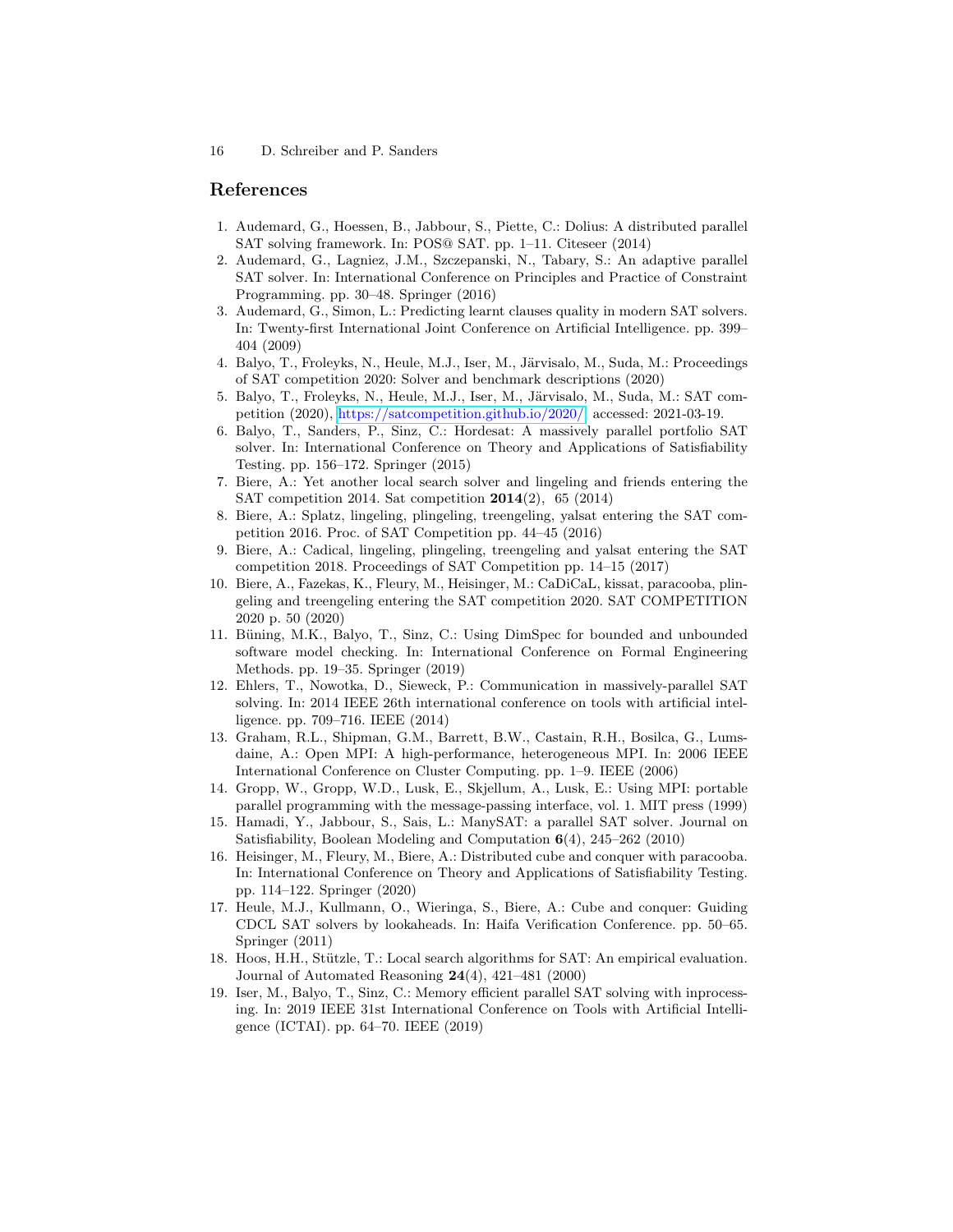- <span id="page-16-7"></span>20. Iser, M., Sinz, C.: A problem meta-data library for research in SAT. Proceedings of Pragmatics of SAT 59, 144–152 (2019)
- <span id="page-16-5"></span>21. Le Frioux, L., Baarir, S., Sopena, J., Kordon, F.: Painless: a framework for parallel SAT solving. In: International Conference on Theory and Applications of Satisfiability Testing. pp. 233–250. Springer (2017)
- <span id="page-16-3"></span>22. Marques-Silva, J., Lynce, I., Malik, S.: Conflict-driven clause learning SAT solvers. In: Handbook of satisfiability, pp. 131–153. ios Press (2009)
- <span id="page-16-0"></span>23. Massacci, F., Marraro, L.: Logical cryptanalysis as a SAT problem. Journal of Automated Reasoning 24(1), 165–203 (2000)
- <span id="page-16-6"></span>24. Ngoko, Y., Cérin, C., Trystram, D.: Solving SAT in a distributed cloud: a portfolio approach. International Journal of Applied Mathematics and Computer Science 29(2), 261–274 (2019)
- <span id="page-16-2"></span>25. Ngoko, Y., Trystram, D., Cérin, C.: A distributed cloud service for the resolution of SAT. In: 2017 IEEE 7th International Symposium on Cloud and Service Computing (SC2). pp. 1–8. IEEE (2017)
- <span id="page-16-1"></span>26. Schreiber, D.: Lilotane: A lifted SAT-based approach to hierarchical planning. Journal of Artificial Intelligence Research 70, 1117–1181 (2021)
- <span id="page-16-4"></span>27. Schubert, T., Lewis, M., Becker, B.: PaMiraXT: Parallel SAT solving with threads and message passing. Journal on Satisfiability, Boolean Modeling and Computation 6(4), 203–222 (2010)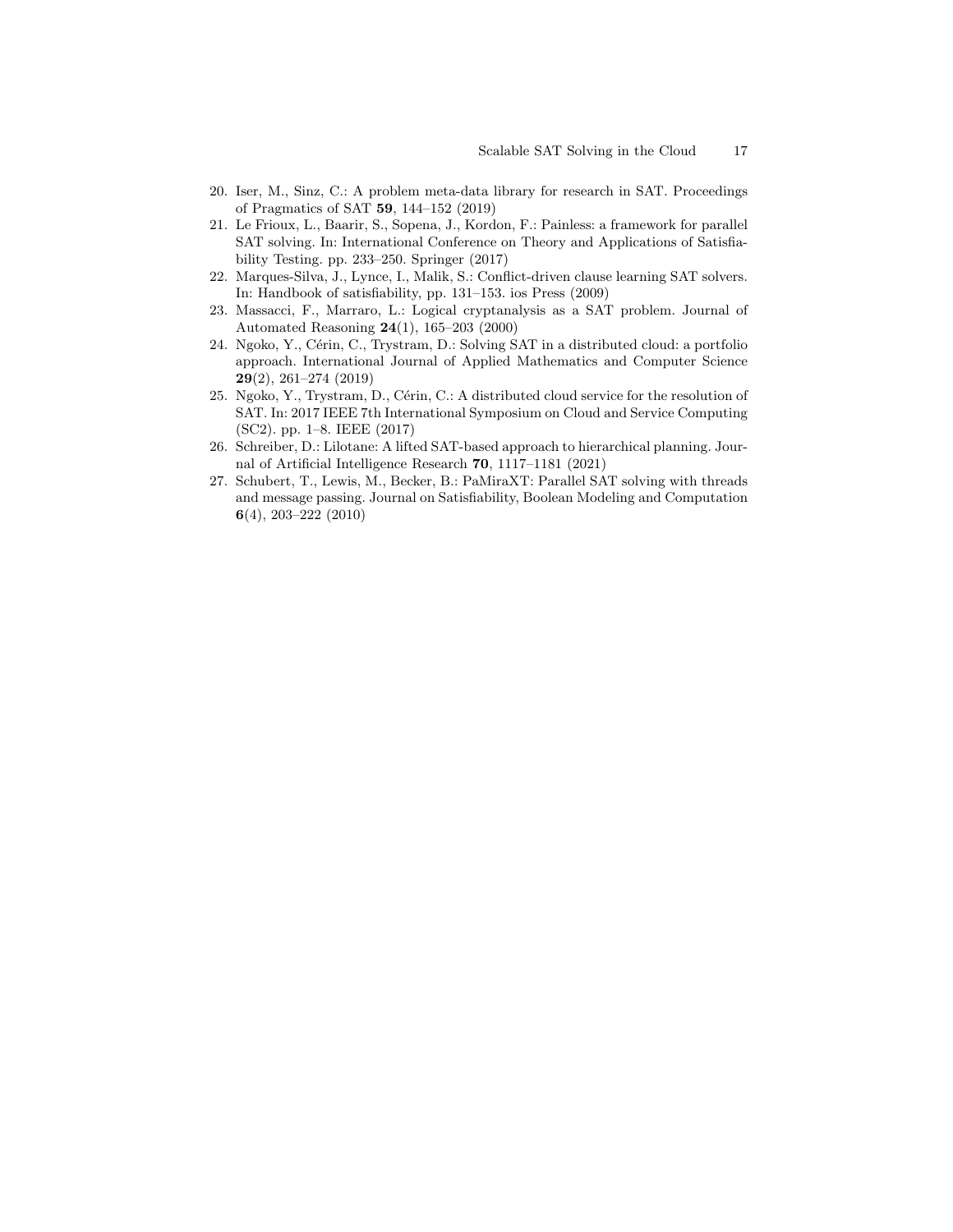## Appendix

Note to reviewers: Depending on the requirements of the final version, we will move the Appendix into a separate document.

<span id="page-17-0"></span>

| Solver                    | m    | $\alpha$ | Х  | CL                       | LBD                      | #   | $+$ , | ۰   | $PAR-2$ |
|---------------------------|------|----------|----|--------------------------|--------------------------|-----|-------|-----|---------|
| Mallob                    | 128  | 7/8      | 10 | $\overline{\phantom{a}}$ | $2 \rightarrow \infty$   | 64  | 31    | 33  | 153.4   |
| Mallob                    | 128  | 7/8      | 30 | $\overline{\phantom{a}}$ | $2 \rightarrow \infty$   | 63  | 31    | 32  | 155.8   |
| Mallob                    | 128  | 7/8      | 90 |                          | $2 \rightarrow \infty$   | 66  | 32    | 34  | 144.6   |
| Mallob                    | 128  | 7/8      |    |                          | $2 \rightarrow 8$        | 63  | 31    | 32  | 156.3   |
| Mallob                    | 128  | 7/8      |    |                          |                          | 65  | 31    | 34  | 142.7   |
| Mallob                    | 128  | 7/8      |    | 5                        |                          | 65  | 32    | 33  | 144.8   |
| Mallob                    | 128  | 7/8      |    | 10                       |                          | 66  | 32    | 34  | 138.6   |
| Mallob                    | 128  | 7/8      | 90 |                          |                          | 65  | 31    | 34  | 142.3   |
| Mallob                    | 128  | 7/8      | 90 | 10                       | $\overline{\phantom{a}}$ | 65  | 31    | 34  | 143.0   |
| Hordesat (new, 400 inst.) | 128  |          |    |                          | $2 \rightarrow \infty$   | 276 | 150   | 126 | 220.3   |
| Mallob $(400$ inst.)      | 128  | 7/8      |    |                          |                          | 295 | 156   | 139 | 186.0   |
| Mallob                    | $8*$ | 7/8      |    |                          |                          | 53  | 24    | 29  | 236.0   |

Table 2: Solved instances (SAT/UNSAT) and PAR-2 scores (lower is better) of further experiments. Parameters: number of compute nodes  $m$ , clause buffer discount factor  $\alpha$  and half life X, clause length limit, initial and final LBD limit.  $*$ These configurations used 4 PEs à 5 threads instead of 5 PEs à 4 threads.



Fig. 8: Performance of Mallob ( $\alpha = 7/8$ , no LBD limits) and updated Hordesat on the entire benchmark set of the SAT Competition 2020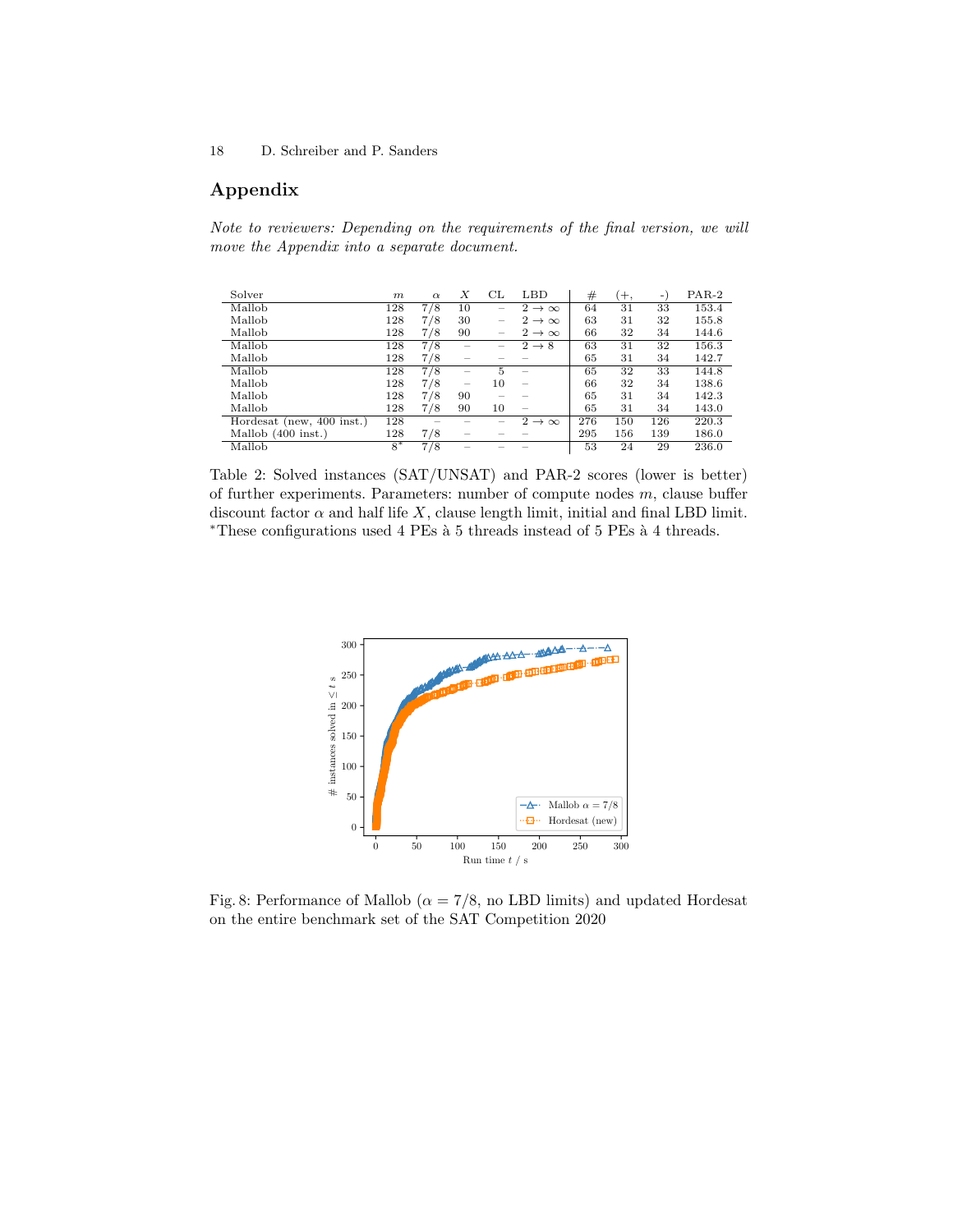

Fig. 9: Parallel speedups of Mallob and Hordesat over Lingeling and Kissat, only showing sequential run times of at least one second. Points at the right border denote timeouts of the sequential solver. We omitted a single speedup of  $< 0.1$ (of "H1x3x4" over Kissat). Note the logarithmic scales.



Fig. 10: Ratio of busy PEs of Mallob with  $J = 16$ , measured every second.